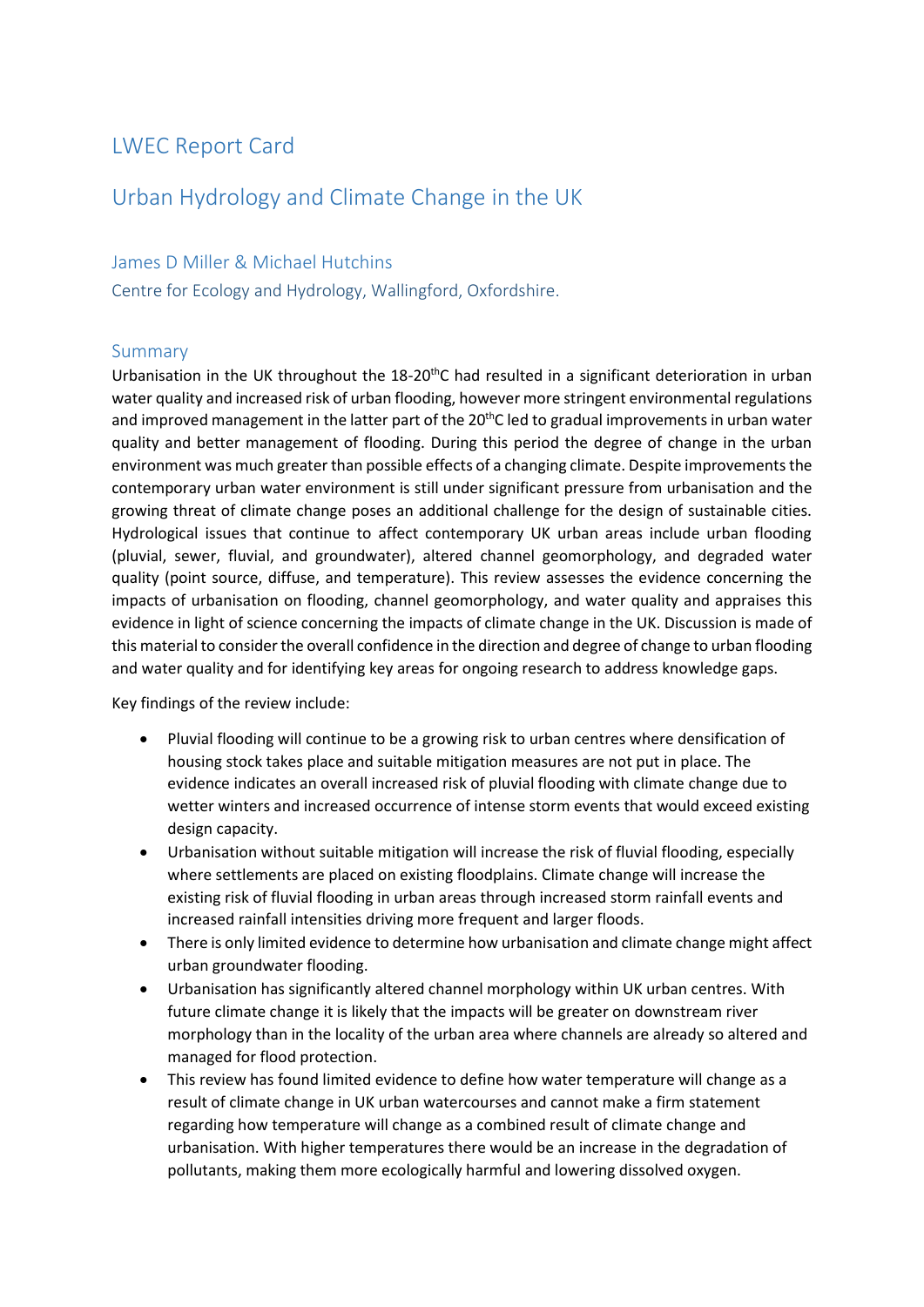- Where no change in STW capacity or treatment level is improved we can have high confidence that point-source pollution will increase (in the absence of any climate –related confounding factors). Future climate shows signs of increased dry spells during summer, which would mean that any pollutant loading downstream of point discharges would have higher concentrations and higher residence times. No studies have however directly assessed this for urban areas of the UK.
- No specific research in the UK has assessed how urban diffuse pollution will alter with climate change but we anticipate this may get worse as dry spells become more prolonged allowing pollutants to accumulate for longer and then be entrained in more intense storm rainfall events.

## Introduction

Since the industrial revolution of the 18-19<sup>th</sup> Century there has been a progressive movement of labour, production and commerce into urban areas. This shift from a largely rural agricultural society to one of industry and commerce has driven the rapid growth of urban areas and one common result has been the rapid deterioration of the urban water environment and an increased risk of flooding.

Pollution of air and water was totally unchecked for decades with the result being dangerously high levels of respiratory disease and morbidity resulting from infamous events such as London's lethal smog of 1952 (Bell & Davis, 2001) and the Great Stink of 1858 whereby the House of Commons had to be abandoned due to the persistent sewage problem which also led to common outbreaks of Cholera. It was not until the 1970s that water quality started improving beyond the Thames in London being considered an open sewer devoid of fish (Sumita Sinha-Jordan, 2005). Ever since the 1973 Water Act was passed there has been a generally positive change in how wastewater is regulated and managed as public authorities were given responsibilities for looking after sewage treatment leading to significant reductions in water pollution and overall improvements in water quality. There has also been a general decrease in pollutants being released from manufacturing in urban areas due to a combination of environmental regulation and export of manufacturing. However, a range of other pollutant sources have been more recently identified using modern scientific analytical techniques such as bioassays that are having more uncertain and complicated impacts upon receiving waters and human health (Matthiessen & Law, 2002).

Flooding of urban areas has been another key environmental concern impacting upon the lives of those living in proximity to large rivers and especially estuaries. While not always a result of urbanisation it is within the urban areas that most of the impacts are felt as this is where population is most dense and property most at risk. The Thames Flood of 1928 made thousands homeless in London but the flood itself was a result of heavy snow followed by thaw and heavy rain in the headwaters combined with a high spring tide, rather than urbanisation within the basin. Urbanisation has more of an effect on flooding in smaller catchments where the progressive loss of natural and rural areas and increase in impervious surfaces results in more rapid runoff generation, greater runoff volume, and more potential for flooding from sewers and storm drainage (Hollis & Luckett, 1976; Leopold, 1968; Braud et al., 2013; Miller et al., 2014; Kjeldsen et al., 2013).

Despite the significant improvements that have accompanied better regulation of environmental pollution, improved storm drainage and protection of urban property, there still remains in the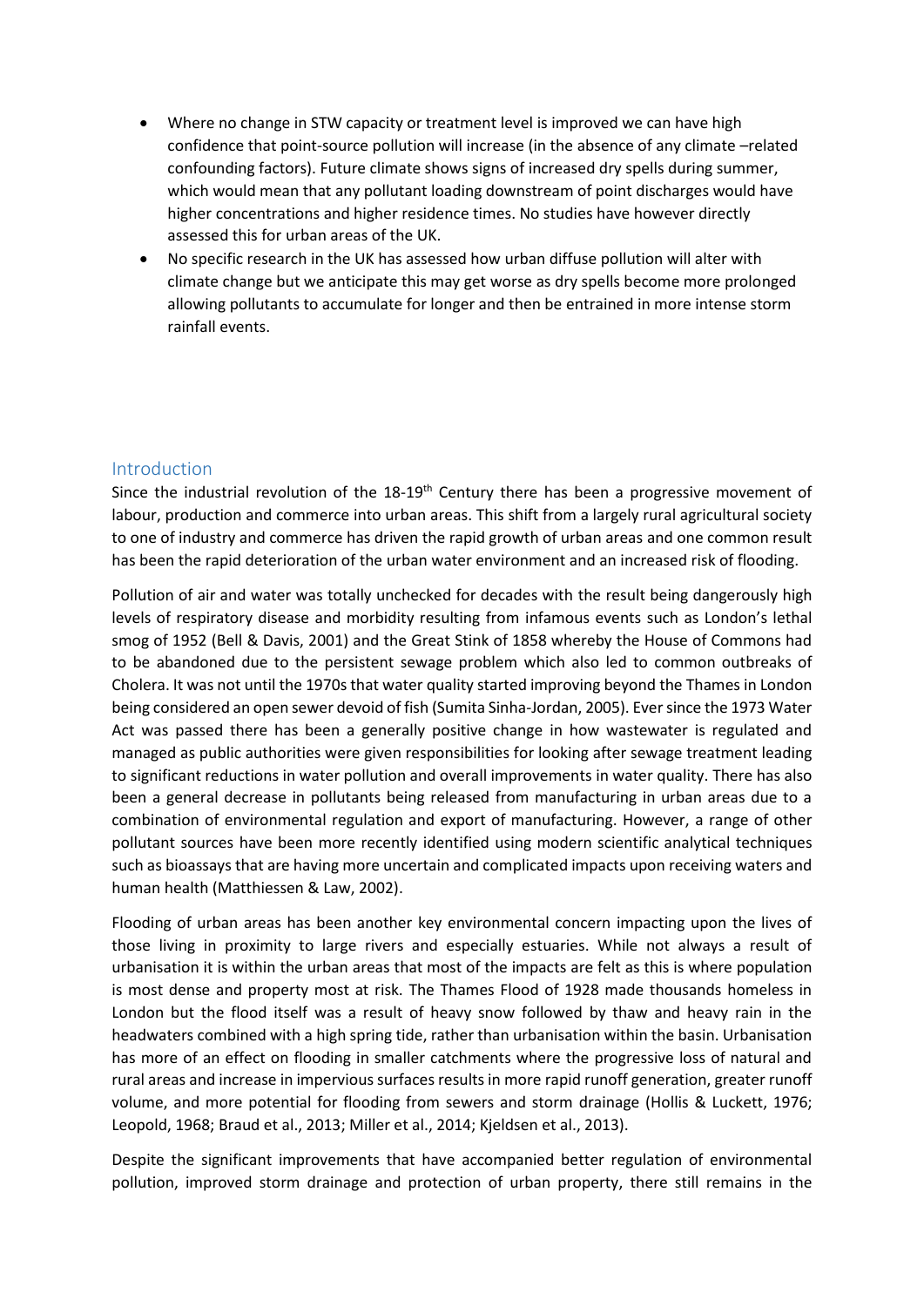contemporary urban centre a range of issues relating to both the quality and quantity of water. Particular issues relating to water quality include; the incidence of pollution events from point sources such as sewage treatment works (STW) or combined sewer overflows (CSO), diffuse pollution from urban pollutants being mobilised into river systems, and temperature changes as a result of power plants and other thermal emissions. Also there are forever more potential pollutants such as nanoparticles being released into urban rivers as a result of consumption of increasing numbers of products containing a wide variety of chemicals (Dumont et al., 2015) that are being shown to have detrimental impacts upon freshwater ecosystems (Sutherland et al., 2007). Regarding quantity, while there are a number of issues relating to low flows experienced in urban rivers that can affect water supply and pollution concentrations it is the issue of flooding at high flows that continues to have the most detrimental impacts on society and especially upon the areas surrounding the river. In association, the loss of natural pathways and gradual containment of urban rivers in artificial conduits to permit better flood regulation and protection has resulted in a change in river geomorphology with associated water quality and ecological implications (Gregory, 2006).

Over 80% of the population in Britain now live in urban areas and the population of the United Kingdom has risen from around 32 million in 1901 to 64.6 million in 2014 (ONS.gov.uk). The UK population is set to undergo a period of extensive growth and is projected by the Office of National Statistics (2012) to increase to 73.3 million in 2037, a growth of around 14%. Recent research by Holmans (2011) indicates that such growth results in an average annual demand of 240,000 – 245,000 new homes per year but that actual house-building is only slowly recovering from the lowest levels since the 1920s at approximately 100,000 per year. This projected increase in population may require more than simply expansion and intensification of existing urban areas and could be accommodated by the development of more new urban centres along the lines of post-war towns (TCPA, 2015) such as Bracknell or more recent developments such as Milton Keynes, built under the New Towns Act 1946. Clearly this projected growth will have environmental impacts and the expansion of urban areas will only confound existing problems, however there is no consensus on how this growth will be accommodated and distributed at present.

Climate change presents an additional challenge for developers of modern urban areas in both the production of greenhouse gases and changes to climate. There are clear benefits in designing new developments to be carbon neutral or have more integrated transport so that humanity can minimise the local and global environmental impact of new development. However the impacts of climate change upon urban areas are perhaps more uncertain and potentially very serious. Headline climate change impacts such as raised sea levels will prove disastrous without mitigation given the location of many large urban areas along rivers, estuaries and the coast (EA, 2009), and increased temperatures pose interlinked issues relating to water quality (Hannah & Garner, 2013). There is also evidence that indicates the urban hear island effect will be impacted upon in UK cities and needs to be considered in future planning (Emmanuel & Kruger, 2012). Mitigation of impacts requires clear science and numbers that are not always available upon which to base solutions and very few cities across Europe have any dedicated mitigation or adaptation plans (Reckien et al., 2014).

This review will assess the evidence concerning the impacts of urbanisation on flooding and water quality and will seek to appraise this evidence in light of science concerning the impacts of climate change in the UK. It will also provide an objective assessment of the evidence concerning the relative and cumulative impacts that both urbanisation and climate change will have upon urban hydrology. Discussion will be made of this material to consider the overall confidence in the direction and degree of change to urban flooding and water quality and for identifying key areas for ongoing research to address knowledge gaps.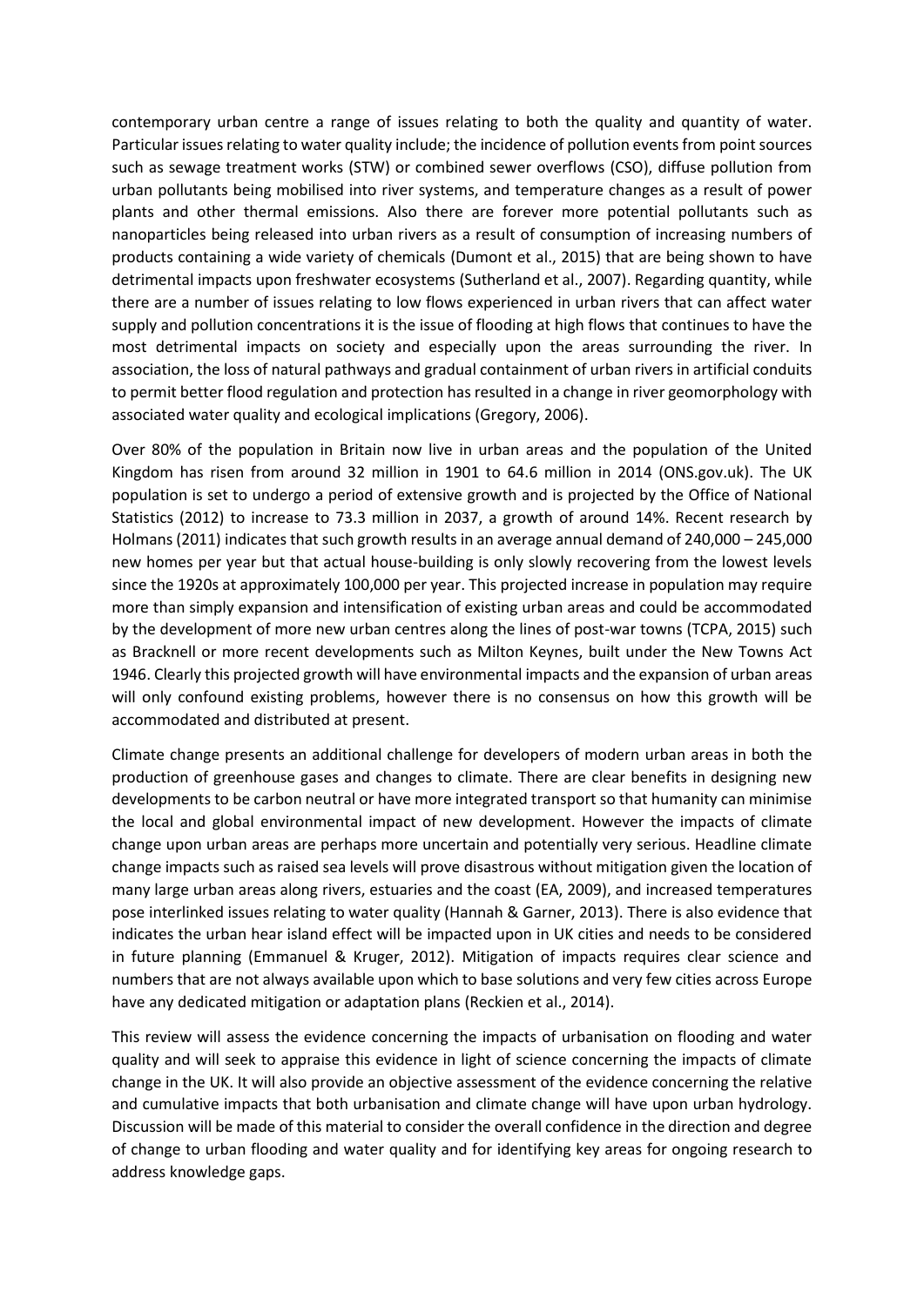## Hydrological impacts of urbanisation and climate change

## Urban flooding

Urbanisation results in a number of changes to the local environment that can have wide ranging impacts upon hydrological processes. An increased proportion of area being made impervious has been identified as the primary driver of change to urban hydrological processes (Gibbons, 1996; Shuster et al., 2005). This results in decreased infiltration capacity and surface storage, thereby increasing concomitant runoff production at the plot scale. In urban areas this increase in impervious area is associated with a general replacement of natural flow pathways with artificial drainage structures that convey water more efficiently and act to reduce catchment response times (Kjeldsen et al. 2013). These hydrological changes can have a significant impact upon flooding from a variety of different sources and can affect changes in channel morphology. Such sources of flooding can be further altered by changes in the climate as the quantity and intensity of precipitation changes.

#### *UK urban drainage – a brief introduction*

Urban areas utilise a combination of surface drains and artificial drainage to route runoff as rapidly as possible away from densely built up impervious surfaces towards receiving water courses or temporary storage. Along with these systems are sewer systems that route waste from properties to sewage treatment works (STW) but that sometimes join storm drainage in combined sewer overflows (CSO) often in older cities. During high-intensity rain storms there is a risk that the drainage system capacity is overwhelmed, leading to flooding from rainfall (Shaw et al., 2011) or that surface runoff from adjacent land accumulates - termed pluvial or surface water flooding. Similarly sewers can surcharge due to linkages with storm drainage and CSOs become active or directly discharge to the surface via manholes - termed sewer flooding (Wheater, 2006). Drainage is designed to a specific capacity calculated by assessing the probable rainfall event of a certain return period or annual exceedance probability (AEP) under a range of rainfall durations to assess the critical duration (House, Listons, & Road, 2003). For example, drainage might be designed to a 1% AEP of 2 hour critical duration, which means that it is designed to meet the capacity for drainage required for a rainfall event of two hour duration that has a 1% probability of occurring in a given year (1 in 100 year event). The UK Flood and Water Management Act 2010 requires all new developments to have surface drainage plans and 2011 guidance (Defra, 2011) sets out that that drainage must be designed so that flooding does not occur in any building or local utility during a 1% AEP rainfall event. There is also the requirement that takes account for the likely impacts of climate change and increased impervious cover - with an extra 30% increase in the design storm to account for climate change and a further 10% to account for urban creep. UK legislation (PPS25) sets out that the discharge of this runoff into watercourses should not exceed the calculated 'greenfield run-off rate' or that of the discharge from the site in its 'natural' state (EA, 2013). This is achieved through the installation of attenuation features that slow down the movement of water - termed Sustainable urban Drainage Systems (SuDS) which are now requirements of the SuDS Standards.

### *Pluvial and sewer flooding*

Across the UK pluvial (also known as surface water) flooding has become the single largest cause of property flooding in urban areas and is highly related to incidences of sewer flooding. An estimated 2.8 million properties are at risk from pluvial flooding alone (Environment Agency, 2009) and around 2 million people are exposed to a pluvial flood risk of 0.5% AEP, with an additional 1.2 million people at risk by 2050 from a combination of climate change (300,000) and population growth (900,000) (Houston, Werritty, & Bassett, 2011). Pluvial flooding accounts for around 40% of flood damage, and assorted economic losses, in the UK (Defra, 2014). National Audit Office (2004) data suggests nearly 12,000 properties are at risk of sewer flooding every ten years. During the 2007 UK floods - which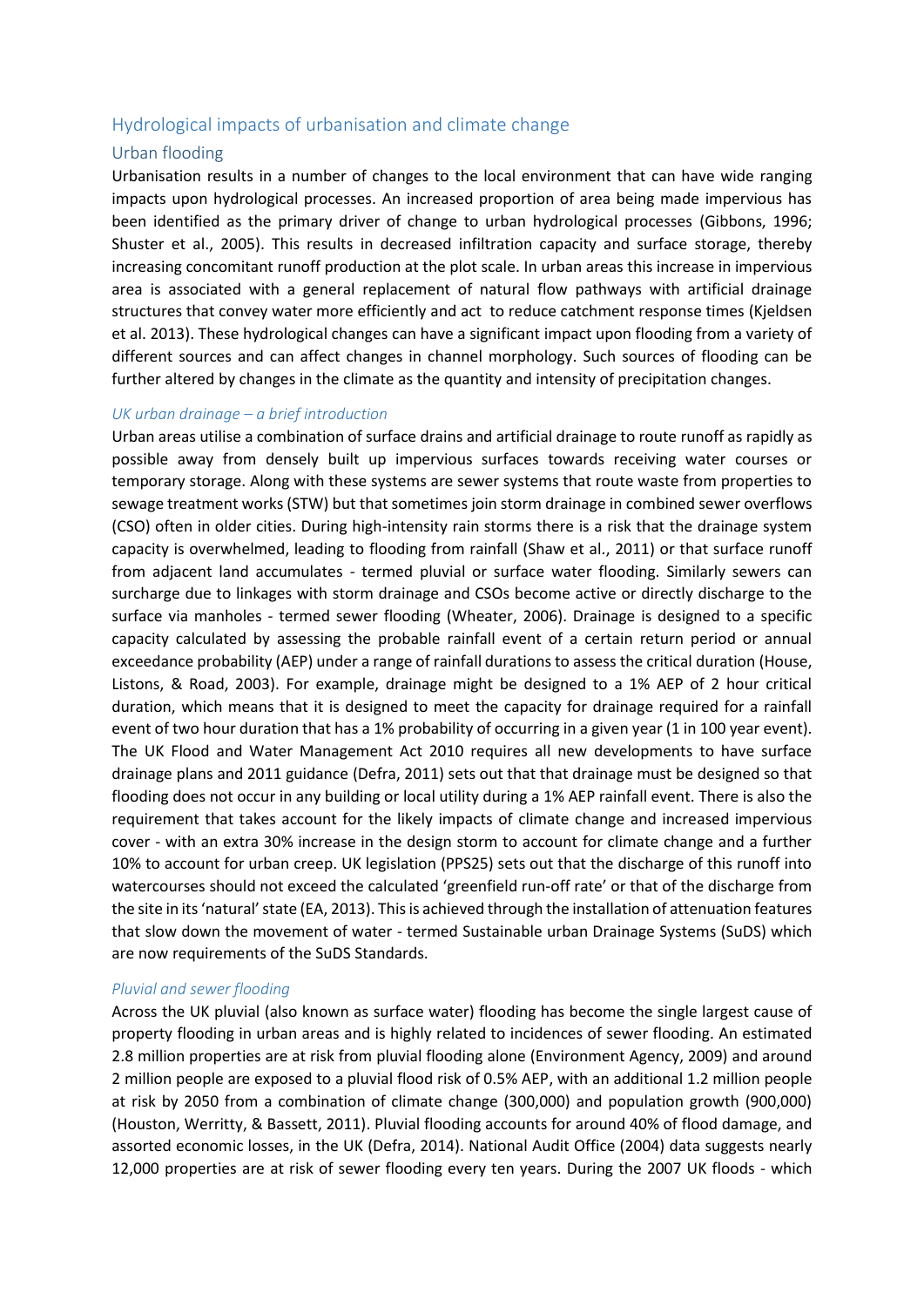were driven by two intense heavy rainfall events on 14-15 June and 19-20 July - Environment Agency figures suggest as many as two thirds of all flooding was attributed to inadequacies in surface water drainage systems (Pitt, 2004). In Northern Ireland much of the urban flooding experienced is due to rainfall overwhelming drainage systems and is an increasing problem as ageing infrastructure does not keep pace with development of new urban areas and is only designed to cope with a 3.3% AEP event at best, while many older areas operate to much lower standards (Rivers Agency, 2011).

Within the UK there has been insufficient evidence to link anthropogenic climate change to changes in observed precipitation records and such cause and effect may not become apparent until the 2050s (Fowler & Wilby, 2010). However our ability to provide projections of future UK climate under various emission scenarios benefits from a rich diversity of academic literature which has been refined significantly under the UK Climate Projections programme to provide probabilistic ensembles of future climate (UKCP09) (Watts, et al., 2015). UKCP09 projections for rainfall indicate the 21<sup>st</sup> C will have wetter, warmer winters (mainly to the north and west) and hotter, drier summers (mainly in the south and east) but with variable change predicted under emission scenarios (Murphy et al., 2009 - Figure



*Figure 1- UKCP09 projections of future change in precipitation under high emisions scenario (Murphy, et al. 2009)*

Assessing future changes to pluvial and sewer flooding in urban areas relies almost entirely upon analysing potential densification of existing developments, termed urban creep, and changes to future rainfall of the short-duration high-intensity variety that would cause rainfall to exceed drainage design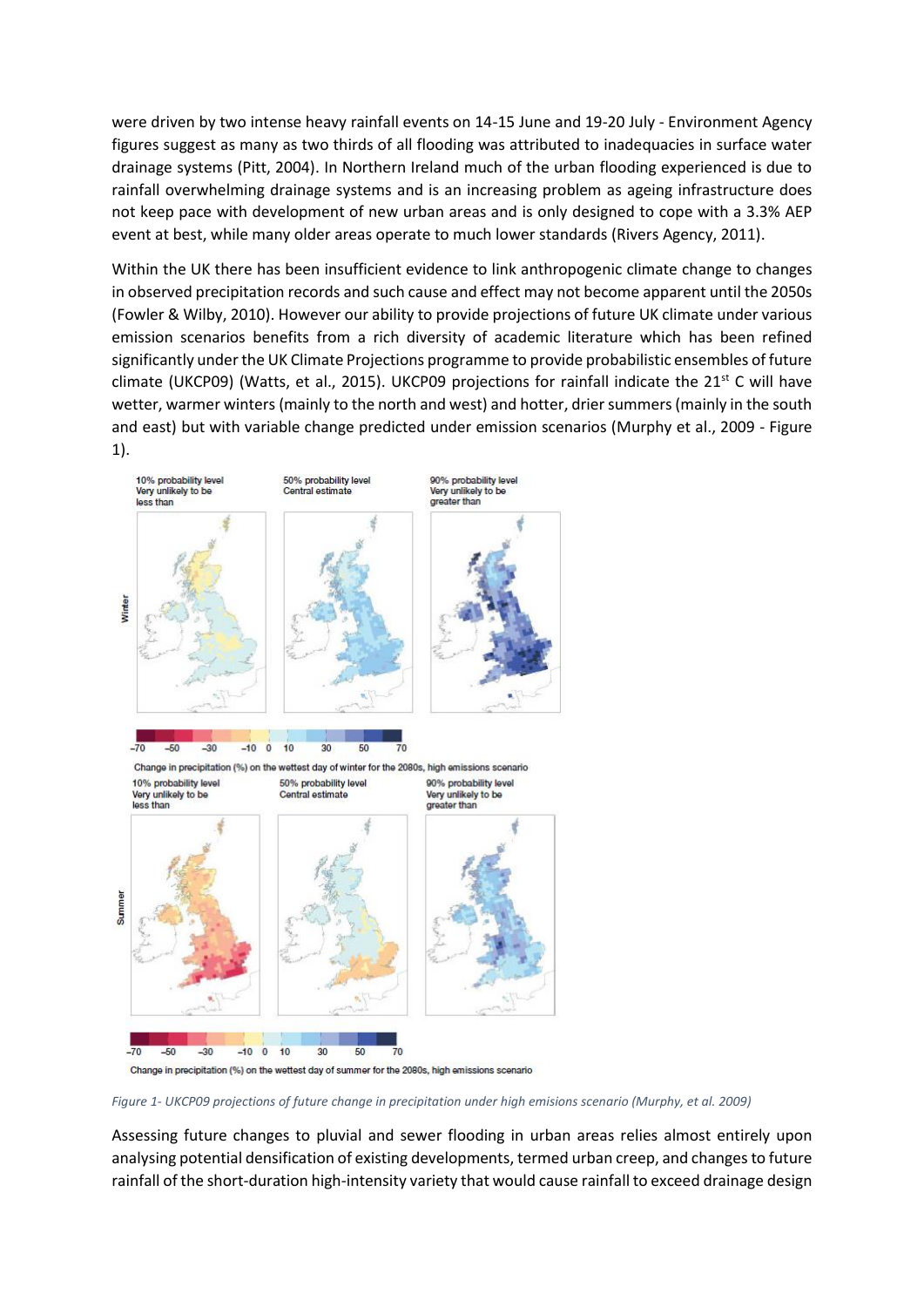capacity – being the most extreme events. While detailed analyses of an urban catchment would also require the development of detailed drainage network mapping and modelling, these are costly and not always available for research purposes, thus greater reliance is placed upon using qualitative studies, trend data, or urban creep and rainfall data. Douglas et al. (2010) undertake a comprehensive study of the causes of pluvial flooding in Heywood, Greater Manchester, and find that the observed densification of urban areas combined with UKCP09 projections for increases in the intensity and frequency of winter storm events will act to exacerbate the current pluvial flooding problem. They conclude that 'localised urban flooding is likely to increase and well-established urban areas unrelated to designated rivers and floodplains and with no previous history of flooding, are alarmingly at risk' (Douglas et al., 2010). Houston et al. (2011) used the UKCP09 Weather Generator to generate extreme rainfall for 44 urban areas using the medium emissionsscenario, finding that extreme daily rainfall will increase rapidly in the South compared to other parts of the UK – being consistent with the UKCP09 prediction that convective storms and cells with frontal storms will likely become more intense and severe (UKCP09). However, it is noted that the Weather Generator 'cannot provide robust and reliable results for maximum 1-hour rainfall at high return periods' (Houston et al., 2011). Herein lies one of the current limits to providing robust estimates of how extreme short-duration precipitation might change in the future, that climate models do not produce robust future rainfall at durations under one day. Research into changes in extreme European rainfall using a range of Regional Climate Models (RCMs) found increases in winter, spring and autumn extreme precipitation by the 2080s (Fowler & Ekstrom, 2009). Summer changes have been shown to be more uncertain, with changes for events under one day duration remaining particularly unclear as models are unreliable at such time-steps (Fowler et al., 2007). Assessing the evidence of possible changes to UK precipitation Watts et al. (2015) find that medium confidence can be applied to increases in extreme rainfall except in summer.

More recent scientific developments led by the Met Office have involved applying a convectionpermitting climate change model capable of simulating realistic hourly rainfall, including extreme rainfall. Kendon et al. (2014) find increases in hourly rainfall intensities in winter and an intensification of summer short-duration events, and in addition significantly more events that would cause flash flooding.

#### *Fluvial flooding*

Flooding that results from the overtopping of a surface watercourse is termed a fluvial flood and results in nature either from continuous rainfall over a long period of time or from a short-duration high-intensity storm event – or from a natural blockage that forms as a result of debris build up. These are entirely natural processes that are essential for a properly functioning river ecosystem and why it is potentially very risky to build new developments on what would naturally be floodplains close to river systems. Fluvial flooding can however also be driven by the process of urbanisation. The combined impact of increases in impervious area and replacement of natural flow pathways with artificial drainage systems has been shown by researchers to drive a more flashy response to storm events, whereby the catchment response is faster (Huang et al., 2008), river flows are greater (Hawley & Bledsoe, 2011), and a greater occurrence of small to medium floods occurs (Braud et al., 2013). This can lead to localised flooding in small catchments where the relative impervious area and artificial drainage area is high, and the greatest relative impact on high flows is often where land is converted from a rural to lower levels of urbanization (Miller et al., 2014). Urbanisation can also have a downstream impact in speeding up the conveyance and volume of water to other urban centres located further down the river system – especially when the natural storage of a floodplain is replaced by flood defences or the river is speeded-up in large scale artificial drainage or diversion (Shaw et al.,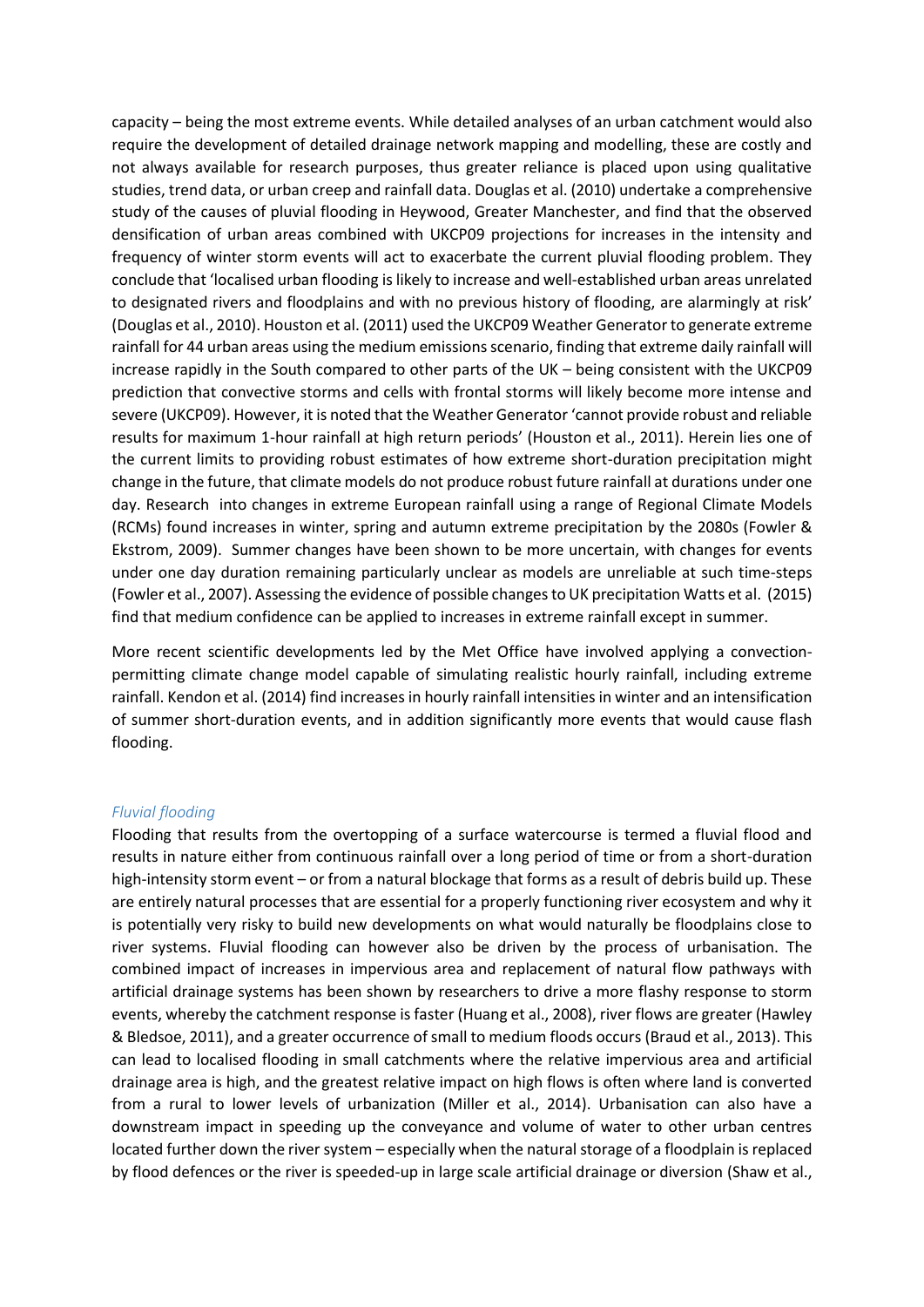2011). The resultant flooding is assessed using an annual exceedance probability (AEP) whereby a given flood level of river flow is expressed as a percentage probability of occurring in any given year, such as the 1% AEP (1 in 100 year event).

The Environment Agency identified that there are 2.4 million properties at risk of flooding from rivers and the sea and that water related infrastructure is particularly at risk with over 55% of sewage and water pumping/treatment stations located in flood risk areas (EA, 2009). Flooding from sustained heavy rainfall over a long duration was experienced across the UK in the winter of 2013/14 causing increasingly saturated catchments and resulted in a record duration of daily flow above 250 cumecs for the Thames at Kingston and similar records across most Southern rivers (Huntingford et al., 2014). This sustained rainfall resulted in widespread flooding in areas such as Somerset and the Thames Basin – however it should be noted that a combination of river flood defence and coastal defence protected more than 800,000 properties (Hartwell-naguib et al., 2014) and that large urban areas were generally unaffected as a result. Widespread flash flooding resulted from the extreme rainfall events that occurred across the UK in June and July 2007 and resulted in the most devastating floods on record – affecting numerous large urban areas and flooding 55,000 properties at a cost of £3 billion (Pitt, 2004). Marsh et al. (2007) note that 'while localised downpours of a tropical intensity are a feature of English summers…a distinguishing characteristic of summer 2007 was the frequency and spatial extent of rainfall events'.

Detecting whether climate change has been affecting peak flows in the UK in observed flow records has proven as difficult and uncertain relating the impacts of urbanisation. Watts et al. (2015) summarise the available evidence and find only medium confidence in increases in winter flow, low confidence in changes to summer flows and insufficient evidence that climate change has been increasing flood magnitude, and Hannaford (2015) finds that observed changes cannot be directly attributed to climate change as records are limited and trends are affected by natural variability. This lack of long-term records also affects the ability to attribute changes in peak flows to urbanisation as such catchments are limited in good quality flow data and assessments of non-stationary trend in UK river flows have not revealed any differences between natural and non-natural catchments (Prosdocimi et al., 2013). Assessing the development of Bracknell town in the Thames basin from a previously rural state to that of a developed town, Crooks & Davies (2001) find some evidence of an upward trend in flood frequency and reduced time-to-peak with urbanisation. A comprehensive assessment of how urbanisation has altered the rainfall-runoff response of Thames catchments was undertaken by Crooks & Kay (2015) and evinces an increase in summer flows of around 15% during 2001-2010 as a result of increased urban cover since the early  $20<sup>th</sup>$  century. However, it is data from other countries that have provided a more robust empirical assessment of this relationship, e.g Hollis (1975), who reveals, using US data, not only a relationship between increases in flood flows following urbanisation but that the relative effect of urbanisation on peak flows declines as flood recurrence intervals increase. Similarly, models provide a valuable tool for such analysis and assessments of small peri-urban catchments (e.g. Miller et al., 2014; Poelmans et al., 2011) and large urban catchments (Dams et al., 2013; Yan & Edwards, 2012) reveal a clear link between urbanisation and increases in peak flows and a more flashy response to storm events. The reality is however much more complicated and Wheater & Evans (2009) find 'while it may represent a significant increase in small catchments, at much larger scales the effects are highly complex and a result of sub-catchment responses and mitigation measures'.

Interestingly, for such a densely populated country facing significant population growth there is a striking disparity between the lack of research into the impacts of future urbanisation on river flooding compared to a wealth of studies on the predicted impacts of climate change. International research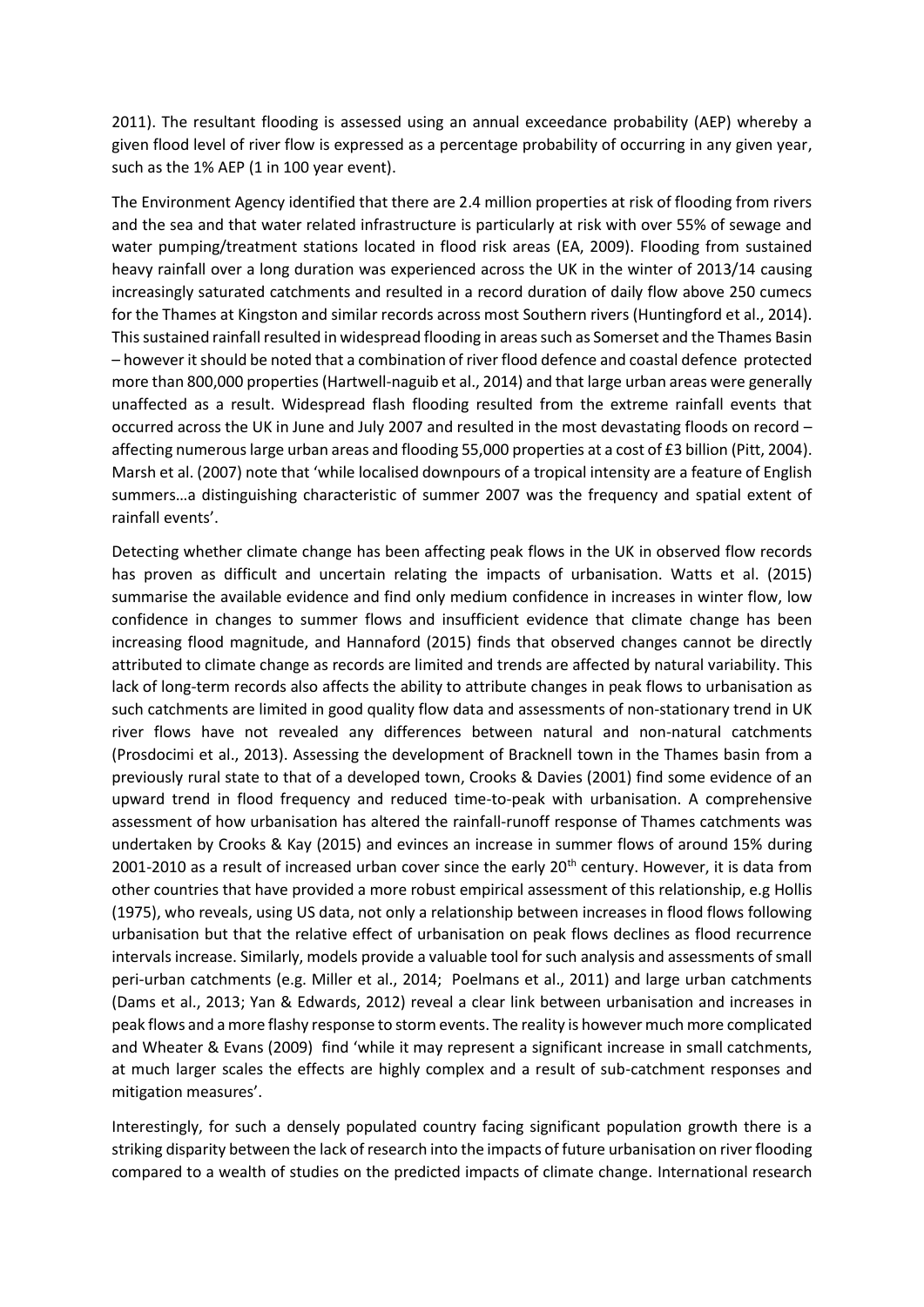modelling the impacts of future urbanisation on peak flows and flooding in urban areas across a wide variety of climates and continents reveals a clear picture of how urbanisation can increase flood peaks and impact upon on future flood risk (e.g. Dams et al., 2013; Huang et al., 2008; Mejía & Moglen, 2010) but there are limited studies addressing this area of research in the UK. Taking a 16% population increase for the UK by 2031 Eigenbrod et al. (2011) demonstrate that under a densification scenario of urban areas there would be an increase of 1.7 million persons neighbouring rivers and a minimum 10% increase in peak flows, whereas under a sprawl scenario only 11,000 would be affected and peak flows would barely rise (0.3%). Miller et al. (2014) model how a change from rural to peri-urban land use can significantly impact upon the flood peak and catchment response – with an increase in impervious cover from 11% to 44% increasing peak flows by over 400%.

Greater attention has been paid to predicting the impact of climate change on river flooding through the application of RCM simulations in hydrological models at the national-regional scale. Taking a recent review of the evidence concerning river flooding in general there is a reported general low to medium confidence that fluvial flood risk will increase under climate change (Wilby, 2015). Modelling the Thames Basin, Bell et al. (2012) use the Grid-to-Grid (G2G) distributed model and UKCP09 A1B emissions scenario climate data and predict an average estimated changes in 20-year return period peak flow by the 2080s of 36% (range -11% to +68%). Assessing predicted changes to a smaller catchment under SRES-98 emission scenarios Prudhomme et al. (2003) shown an increase in magnitude and frequency of floods with climate change but large uncertainty attributed to the GCM used. Charlton & Arnell (2014) utilise the UKCP09 projections and find a greater proportion of high flows increase than average runoff, with significant variability between catchments and scenarios. Applying three UKCP09 products (Sample Data change, Weather Generator, RCM-derived change factors) to nine UK catchments to assess the impacts of climate change for the 2080s (A1B emissions) Kay & Jones (2012) determine it is important to not rely one product and that in general there is an agreement of an increase in the 2 and 20-year return period flood.

No specific studies could be found on climate change impacts on river flooding in a small UK urban catchment using more recent RCM outputs such as UKCP09 or convection permitting simulations. Smith et al. (2014) investigate the application of climate models for flood projection across the UK and reiterate the findings of Fowler et al. (2007) that climate model precipitation outputs are unsuitable for flood impact studies and that flood risk should be evaluated on a catchment by catchment approach, and contain significant uncertainties. Recent research by Kay et al. (2015) applies the CONVEX high resolution 1.5km RCM to project changes to future rainfall of the high-intensity shortduration type that would certainly impact urban flooding. This work has shown that at the scale of catchments greater than 50km2 the results are at present unclear and warrant further investigation. Results show a clear increase in future flood peaks in all seasons except summer, where despite increases in rainfall intensity over the 12km RCM the resultant runoff is insensitive. This is ascribed to scale, whereby smaller catchments would be better modelled by a finer scale hydrological model, particularly those small urban catchments. Also it was found that the higher resolution RCM actually performs worse than the 12km RCM at simulating flows across a number of UK catchments. Further research into the application of such products is recommended by the authors, particularly for smaller urban catchments where the impacts might be greatest.

The reality of future urban river flooding is that it will be a combination of factors relating to climate, planning and location that will interact and have relative and cumulative impacts but determining these impacts is difficult and has not fully been realised in a suitable study for the UK. Hall (2003) apply a quantified national flood risk analysis for England and Wales over 2030-2100 and predicted a potential 2000% increase in economic risks from flooding in the 2080s – attributable to a combination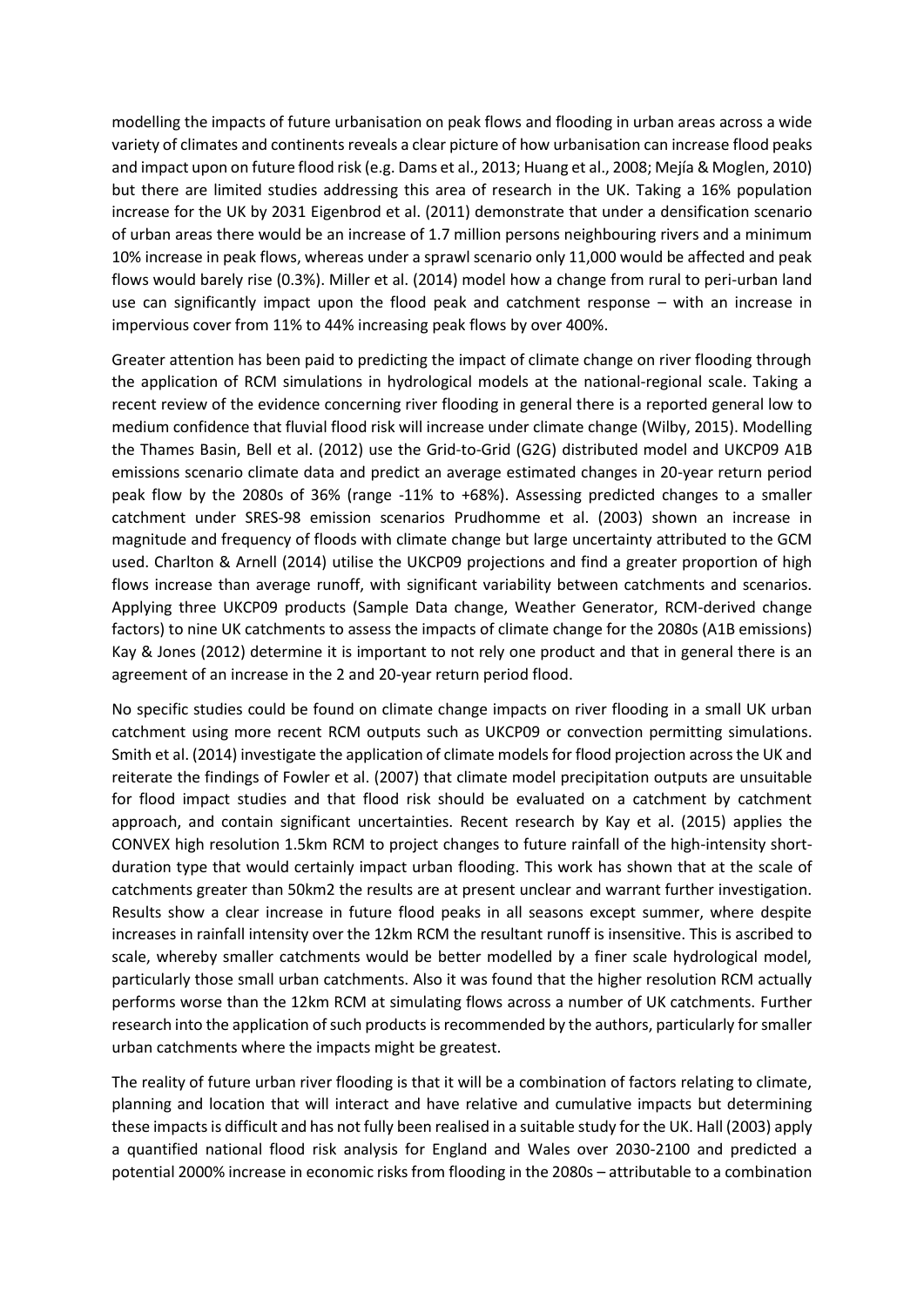of climate change and socio-economic change. A broadly similar approach was followed by the 2004 Foresight Future Flooding project and Wheater & Evans (2009) highlight the complexity of considering climate change and urbanisation along with many other causal factors that could lead to changes in urban flooding – in particular local management interventions. To date no research has combined the type of national flood assessment of future urbanisation conducted by Eigenbrod et al. (2011) with a national climate change assessment. Miller et al. (2014) undertook an assessment of the relative and cumulative impacts of future urbanisation and climate change on a small peri-urban catchment in the UK and found using 11 ensemble outputs from UKCP09 A1B RCM that for winter events the cumulative impacts are highly significant but that the impact on peak flows are similar relative to change in either factor and climate precipitation data based on monthly changes was found unsuitable for modelling at such small spatial scales. Research from Belgium assessing such relative impacts under a range of climate scenarios found that under a 'wet' future scenario the combination of urban expansion and increased peak flows acts to amplify flood frequency and extent (Poelmans et al., 2011). However they also found that a consistent result of urban expansion is an increase in peak flows, while the various climate scenarios result in a 30% increase in peak flows under the wet scenario and an 18% decrease under the dry scenario. This illustrates a recurring limitation identified within the literature, that while the modelling of urbanisation is quite clear the uncertainty and format of existing climate model precipitation data limits any realistic assessment of how urban flooding might change in the future as a result of climate change.

#### *Groundwater*

Groundwater flooding occurs when the water table rises and is defined by Macdonald et al. (2008) as 'the emergence of groundwater at the ground surface away from perennial river channels or the rising of groundwater into man-made ground under conditions where the normal ranges are exceeded'. Estimates for England and Wales place over 1.6 million properties being at risk in the south and east of England alone but no national specific assessment of groundwater flooding has been made by the Environment Agency. Such flooding is driven by a number of different hydro-climatic scenarios. The UK floods of 2000-2001 encompassed widespread groundwater flooding from above average rainfall recharging aquifer levels in late 2000 at a rate with no modern parallel leading to especially protracted lowland flooding (Marsh & Dale, 2002). Other scenarios include flooding from shallow unconsolidated sedimentary aquifers that overlay non-aquifers, whereby intense rainfall can cause a rapid rise in levels, and also in urban locations where a reduction in abstraction allow depressed levels to rebound and flood subsurface infrastructure (Macdonald et al., 2008).

No systematic evidence is available to discern the impacts of historical climate change on UK groundwater levels (Watts et al., 2015) and so little to infer regarding changes in urban groundwater flooding on which also no specific literature was identified. Similarly there is a distinct lack of research into the impacts of urbanisation upon the risk of groundwater flooding but evidence suggests that even urban development's built on flood plains but protected by flood defences can be liable to groundwater flooding. In Oxford the raising of certain areas to reduce fluvial flood risk acts to create adjacent areas of groundwater flood risk at relatively low return periods of 10 to 25 years (Macdonald et al., 2012).

Limited literature assesses the potential impacts of future urbanisation and climate change on groundwater flooding and no specific literature on this subject was uncovered for this review. In a study of climate change on potential recharge of groundwater in Great Britain Herrera-Pantoja & Hiscock (2010) assess a number of urban areas and find the greatest threat is a decrease in levels as a result of drier conditions – which would indicate a reduced risk of flooding. In an assessment of chalk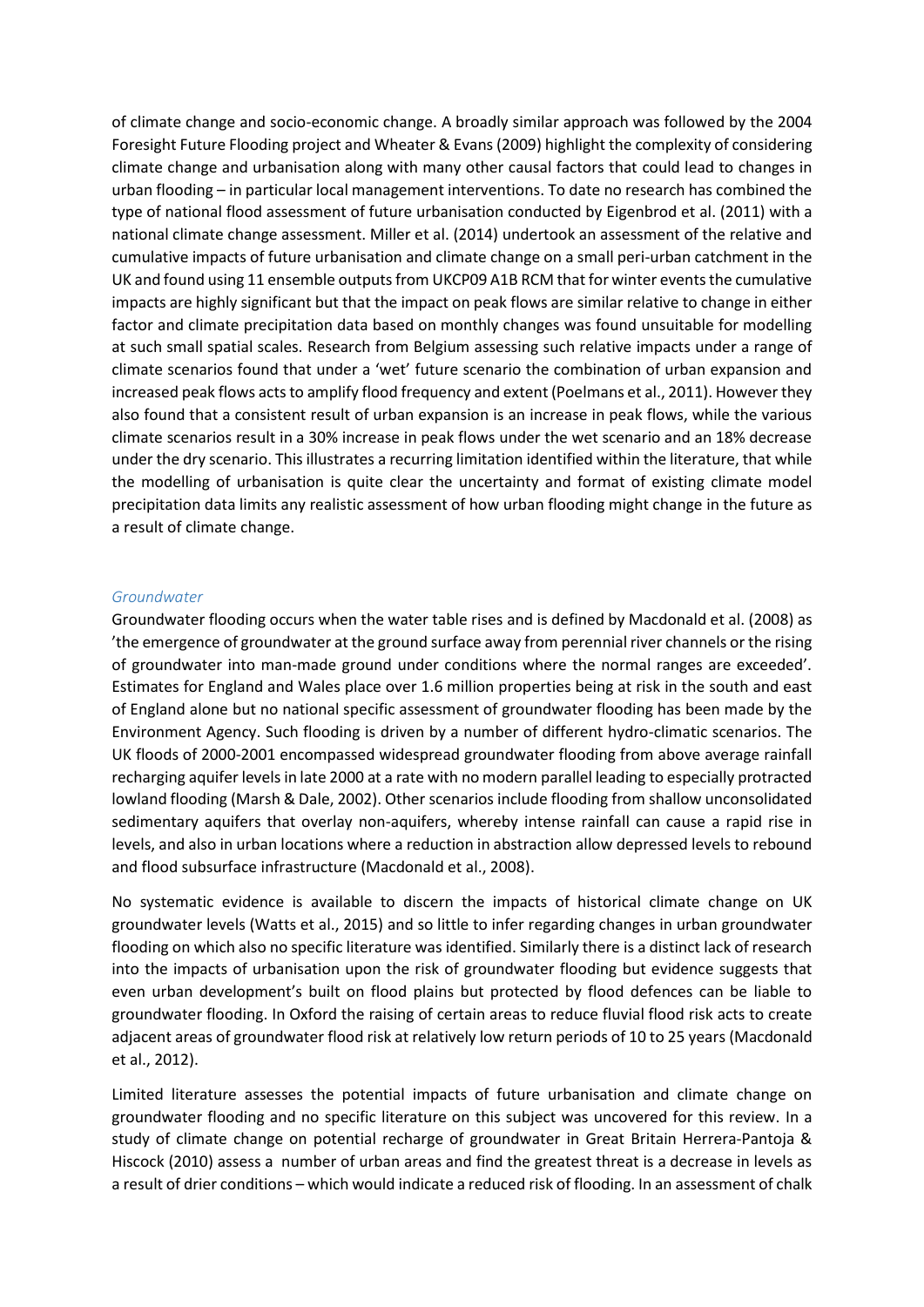groundwater and climate change, Jackson et al. (2011) find that projections for the 2080s from an ensemble of GCMs under A2 emissions scenario indicate a slight (4.9%) of decrease in annual groundwater recharge in the future but with higher recharge rates in winter. In a comprehensive review of the literature on climate change and UK groundwater levels Jackson et al. (2013) find that there is some agreement that groundwater levels in most aquifers will decrease by the 2050s but that there is significant uncertainty regarding the magnitude of these changes and an overall low confidence in the response of groundwater to climate change (Watts et al., 2015). The findings from these studies would suggest that these overall drier conditions and lowered groundwater levels would thereby reduce the risk of future groundwater flooding in most years but that the threat of winter flooding could be increased as groundwater levels rebound rapidly during wetter winters. However the link between these projections and urban flooding has not been specifically assessed.

#### *Channel morphology*

It has long been widely recognised that urbanisation results in increases to peak flows, that the morphology of river channels is proportional to discharge, and that with urbanisation and increased high discharges the bed and banks will be eroded and enlarge the channel (Hollis & Luckett, 1976; Gregory, 2006). Such changes were illustrated in a study of the Monks Brook drainage basin by Gregory et al. (1992) with urbanisation being shown to increase channel capacity by up to 2-2.5 times, width up to 2.2 times and lowering of the bed by 0.4 times. Urbanisation has historically also altered channel morphology and resulted in channel straightening, realigning, culverting and installation of bank protection and flood defences. Assessing such changes within the Thames basin, Downs (1994) finds that urban catchments have experienced significant culverting and loss of natural river sinuosity and such channel management acts to reduce the chance of future channel. These channel adjustments also cause downstream changes in channel morphology as a result of higher stream velocities – driving increased erosion which then increases channel width and depth – as evinced by Brookes (1987) in a study of 46 channelization works in England and Wales. Modern environmental regulation (PPPG25) however meansthat developments should follow a more sustainable design that does not significantly alter channel morphology in such detrimental ways and there are also considerable efforts in place around the UK to restore urban rivers to a more natural state (Gilvear, Casas-mulet, & Spray, 2007) and rediscover the value of such restoration in ecosystem services such as natural flood defence and amenity value (Everard & Moggridge, 2012).

Anthropogenic climate change, as has been discussed, is projected to increase the peak discharge and alter the flow regime of river systems across the UK (Charlton & Arnell, 2014) and such changes will bring about an adjustment in river channel morphology (Gregory, 2006a). There is however limited specific research undertaken to assess how climate change will alter channel morphology in UK urban areas. In an assessment of climate changes influences on river discharge in five Danish rivers for the period 2071-2100 Thodsen (2007) finds that projected changes to higher mean annual and monthly flows, and higher peak flows, will all combine to increase the width and depth of watercourses according to regime theory but that such effects will be limited by the fact many Danish rivers have already been manipulated. In a modelling study of rivers in the Pacific Northwest on USA Praskievicz (2015) found changes in bedload transport and channel geometry on high-energy rivers as a result of climate change. Despite no specific studies of UK rivers being identified that assess changes to channel geo-morphology with projected urbanisation or climate change, we can infer, as Gregory (2006b) identifies, that the overwhelming evidence indicates that alterations of the incidence of hydrological events will act to disrupt the fluvial system and alter channel geomorphology.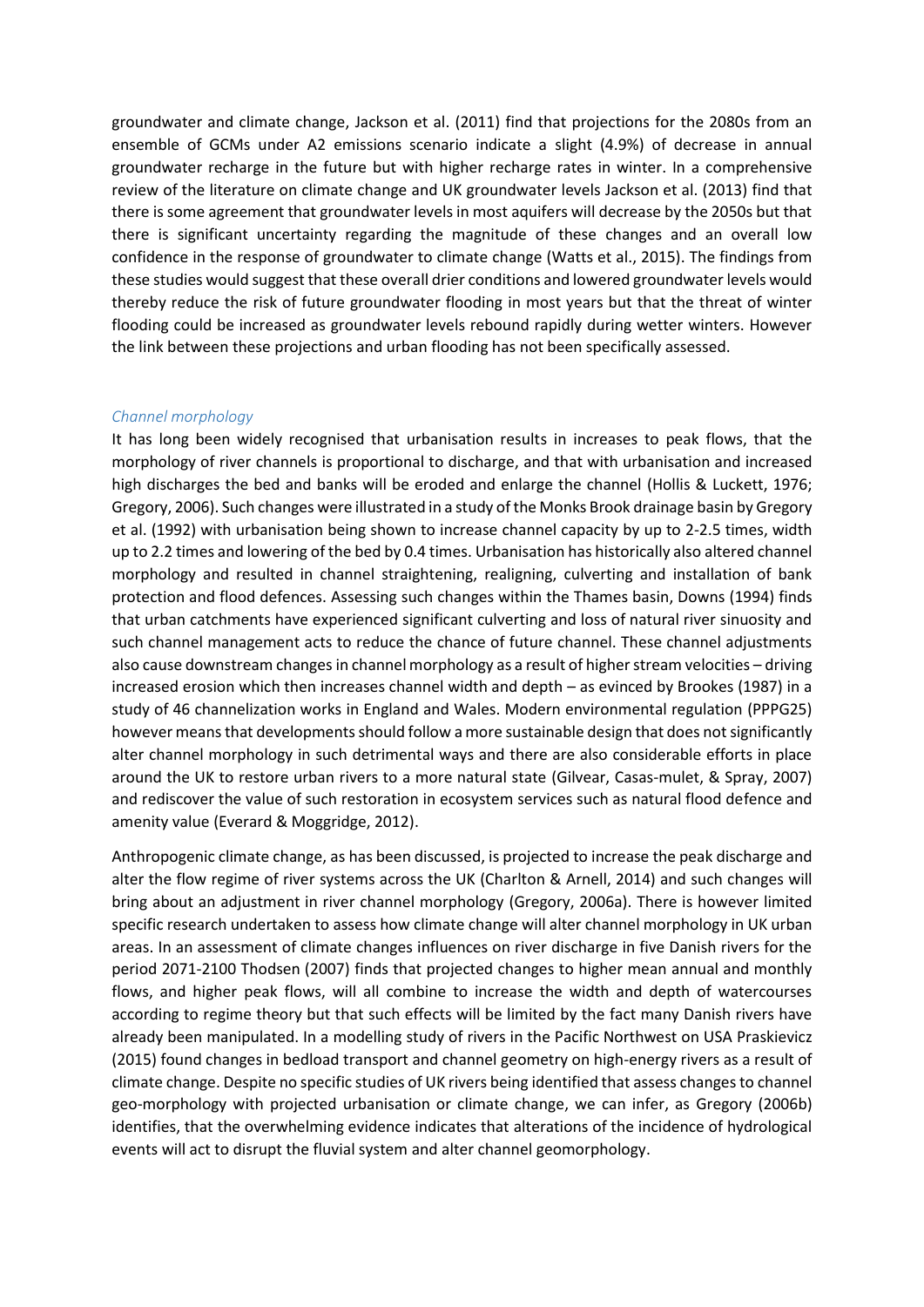### Urban water quality

Urbanisation degrades water quality through three primary mechanisms: i) through generation and discharge of pollutants at point sources, ii) increased mobilisation of pollutants from diffuse sources across a catchment – particularly during storms, and iii) changes to the temperature of receiving watercourses (e.g. Kaushal et al., 2010), raising temperatures in watercourses downstream of STW outlets and power plants and even warming resulting from runoff over paved surfaces (Herb et al., 2008).

Point sources include untreated excess effluent being diverted from STWs and sewage mains and into overflow structures during extreme rainfall leading to serious short and long-term impacts (Ellis, 1991). Summarising water quality data collected for eastern UK rivers draining to the North Sea, Neal & Robson (2000) find major, minor, nutrient and trace elements in urban and industrial rivers that reflects the importance of point source pollutants and for more soluble chemical species urban and industrial concentrations are higher in summer months due to reduced dilution in lower flows. Regulation and treatment technology is proving increasingly effective at limiting such point sources and the EA report that the General Quality Assessment (GQA) scheme used to monitor rivers across the UK has shown an improvement in river water quality from 55% being designated as good or excellent in 1990 to 80% in 2009, and an improvement in biological quality from 63% to 73% over the same period (EA, 2013). In contrast, the impact of combined sewer overflows (CSOs) is at high flows and it is recognised that the environmental consequences should be minimised as far as is feasible above and beyond the natural mitigation provided by dilution from the high runoff in the driving rainfall event itself (CIWEM, 2004). Such discharges can impair receiving waters contributing high loads of a wide range of pollutants most notably microbial pathogens BOD and suspended solids (Abdellatif et al., 2014). There is evidence that conditions in terms of other water quality indicators such as total N, total P (Bi et al., 2015), DO and ammonium (Fu and Butler, 2012) will also deteriorate as a result of overflows.

Aside from the point pollution sources associated with urban areas, diffuse pollution has significant impacts that continue to grow with urbanisation and continue to be difficult to regulate and control, plus are more affected by climate and extreme events. Nearly one third of pollution incidences within the Thames Region reported by the EA are attributed to urban diffuse pollution and include pollutants such as oil and hydrocarbons, pesticides, solvents, sediment, metals and organic pollution among others coming from a range of sources including residential runoff, commercial/industrial runoff, construction, vehicle emissions, and sewer leaks among others (Ellis & Mitchell, 2006). During storm conditions accumulated sediments that contain pollutants can be mobilised in what is termed the 'first-flush' event (Sansalone et al., 1997) whereby storm rainfall acts to mobilise and entrain these sediments and deliver significant quantities of pollutants to receiving water during a storm event. A particular source is the mobilisation of sediments contained in drainage gulley's which can act as sinks for diffuse pollutants and subsequently become a source of pollution during a storm – as illustrated in a study undertaken by Fulcher (1994) on stormwater flows from a residential area of Nottingham, UK. The ultimate delivery of these pollutants to receiving watercourses however is directly influenced by the presence of stormwater management infrastructure such as retention ponds which have been shown to decrease nutrient and DOC delivery (Hale et al., 2014).

While the focus has historically been around sediments and organic matter, heavy metals and nutrients, more recently interest has grown concerning pathogens and emerging priority pollutants such as industrially derived components of the type listed under the WFD (Fletcher, Andrieu, & Hamel,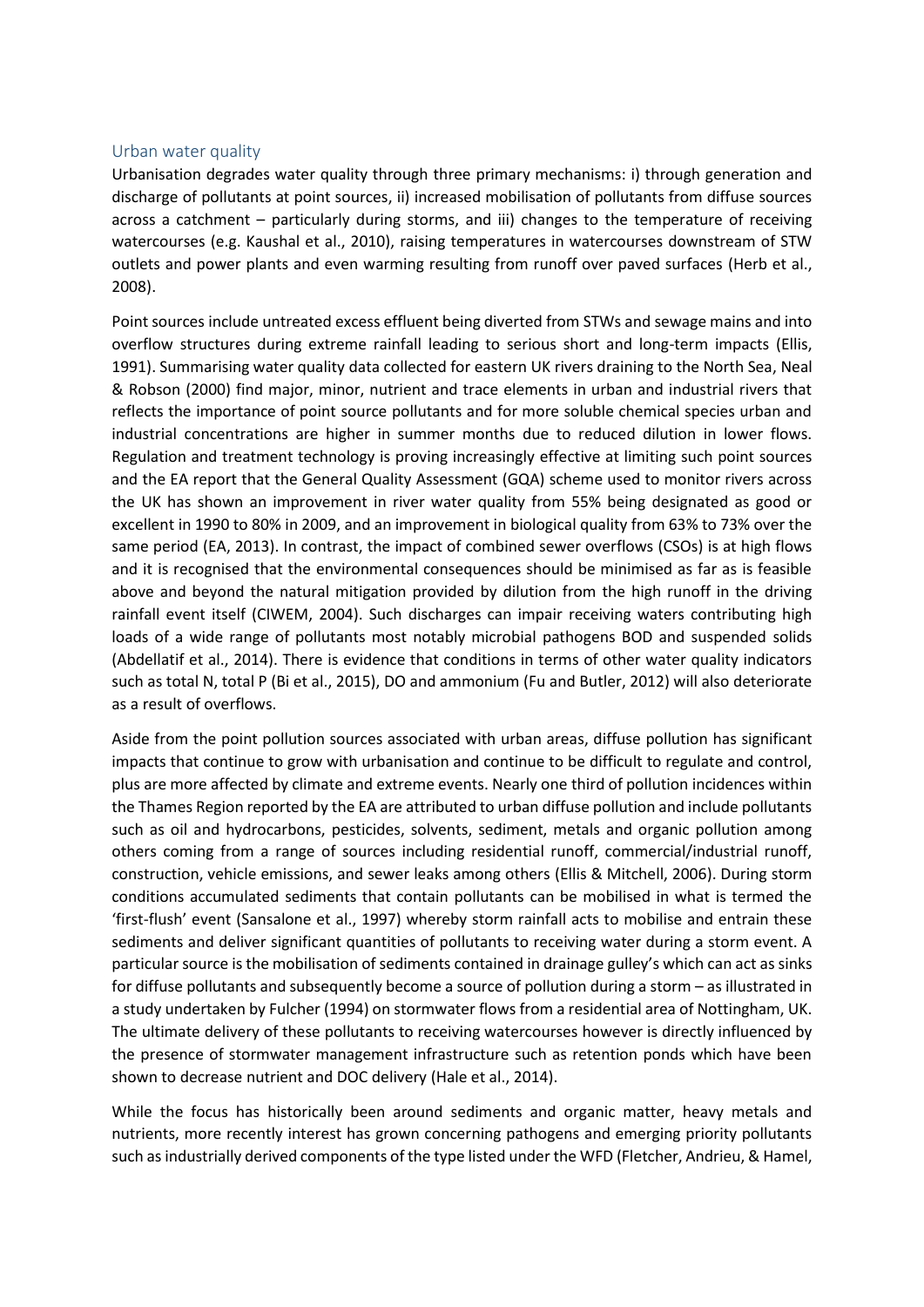2013). Similarly there is a growing body of research into the potential levels of nanoparticle pollution and the impacts these might have on the water environment (Dumont et al. 2015).

Water quality impacts can also be assessed using macro-invertebrates in conjunction with pollutant analysis. Assessing stream quality using the EA General Quality Assessment (GQA) methods on a small urban catchment in Sheffield Robson et al. (2006) found that benthic invertebrates are adversely affected by inputs from stormwater into the receiving watercourse. Against a backdrop of substantial improvement in water quality in the last 50 years when many UK rivers were devoid of fish, at a national scale macroinvertebrate recovery since early 1990s has been particularly pronounced in urban rivers due to the steep decline in primary industry and marked improvement in wastewater treatment (Vaughan and Ormerod, 2012). However these improvements, measured in terms of increase in biodiversity and pollution sensitive taxa, are not uniform geographically, being less apparent in parts of the south-east notably the Thames basin.

Evidence for elevated nutrient concentrations in UK rivers is widespread and action to reduce inputs is highly concerted. For example, much of the country is designated as a Nitrate Vulnerable Zone (over 65% of English farmland) and the curbing of phosphorus loads is invariably amongst the most common measures for meeting WFD targets for specific waterbodies under river basin management planning. Despite high inputs of pollutants these are not always reflected in undesirable ecological status of waterbodies or of other unwanted consequences of eutrophication, even in urban rivers (Halliday et al., 2015). This is often because residence time is insufficient in short urban rivers for phytoplankton. However, respiration by an enhanced body of benthic algae and heterotroph biomass may give rise to transiently low oxygen levels. If these are then coupled with increased organic loading from polluting urban activities, these systems are vulnerable to anoxia, particularly as there is evidence of organic matter being more readily degraded and bioavailable in urban streams (Hosen et al., 2014).

#### *Future urbanisation*

There is little specific literature on evidence (be it from observations or modelling inferences) on how future urbanisation in the UK will affect water quality. In principle however, an increase in population will put strain on the capacity of existing infrastructure, increasing the dry weather flows reaching treatment plants and thereby the loads of pollutants to receiving waters, Consequently river concentrations of all pollutants, in particular those not undergoing specific treatment, will be higher in dry periods in a future of increased urbanisation due to the effective lessening in dilution (Keller et al., 2015). While a range of future populations projections exist (ONS 2013) these have not been translated into spatially explicit maps of distribution or development of new towns – thus limiting the ability to determine impacts. A study of future urbanisation in the USA by Hughes et al. (2014) indicates it is likely to have a moderate to severe impacts upon aquatic ecosystems but that the degree of impact will depend on existing land use and the type of urbanisation. The authors also highlight there is also a significant future threat posed by toxic chemicals that are not removed or neutralised by water treatments and of which the impact upon receiving ecosystems remain uncertain – particularly endocrine disruptors and cumulative chemical mixes. These are similar to the concerns in the UK where there is certainly a growing threat from those substances currently not controlled and treated for such as nano-particles (Dumont et al., 2015) or steroid oestrogens (Keller et al., 2015) but that for more conventional pollutants greater controls and more effective treatment in waste water will generally increase the quality of the water through reduced loading.

Despite the lack of specific targeted research on modelling the impacts of future urban growth in the UK on water quality the clear evidence on the impacts of urbanisation on water quality would indicate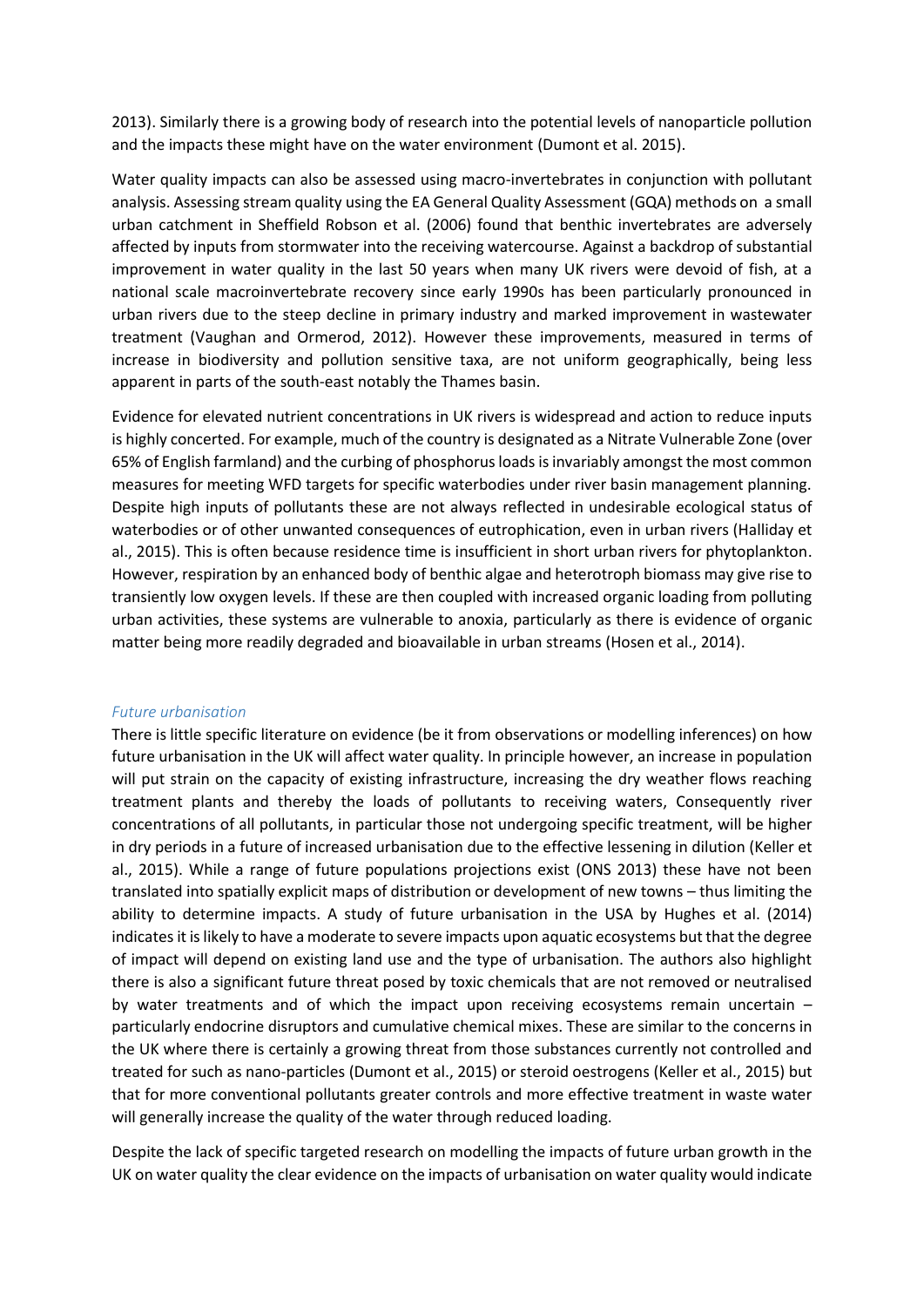that there will be a degradation of water quality in the urban areas of the UK if suitable controls and treatment are not put in place. With the high levels of projected population growth in the near future it thus becomes more important than ever to improve treatment controls and minimise further impacts.

#### *General changes in water quality due to climate change*

Comprehensive reviews on the observed and potential impacts of climate change on river temperature and water quality over the  $20<sup>th</sup>$  and  $21<sup>st</sup>$  Century have been covered in LWEC Water Source Papers on these subjects (Hannah & Garner, 2013; Whitehead, et al. 2013a). In a summary of these reviews by Watts et al. (2015) the authors found that for recent history there is a medium confidence of increases in river temperatures as a result of a warming climate – with a physically based expectation that with increased solar radiation river temperature rise as a result. Changes in water quality that could have resulted from a warming climate and elevated river temperatures are much more complicated to identify and isolate as the direction of response is not fully understood and any climate signals can be masked by numerous other changes to the bio-phiyical condition of the watercourse. There are no specific studies assessing changes in urban water quality or temperature as a result of climate change – mainly as the degree of change in urban areas regarding development and management of pollution is such that any signal from a changing climate would be near impossible to isolate.

For future water temperature in the UK, Hannah & Garner (2013) indicate there are few predictive studies of river temperature under climate change to evaluate how temperature will change. They find a medium level of agreement that river temperatures will increase with climate change but that current knowledge limits any assessment of the rate of this change. Such changes will result from direct alterations to the energy exchanges of radiation and heat in river systems and shifts in hydrological processes along with indirect alterations in how humans manage riparian land and utilise water resources in response to climate change.

For future water quality in UK rivers Whitehead et al. (2013a) find a medium/low confidence for future changes as a result of climate change due to uncertainties on how future climate will alter physical, chemical and biological systems combined with further uncertainty arising from climate models. The authors find that the predicted lower flows will result in higher residence times which will support greater algal and cyanobacteria blooms and thereby reduce dissolved oxygen. Lower flows also provide less dilution of discharges such as STWs and resultant higher concentration loads. This reduced dilution impacts upon organic pollutant concentrations raising biochemical oxygen demand (BOD) and lowers dissolved oxygen (DO). Water quality will also be affected by the increased temperatures, which acts to cause chemical and bacteriological process at faster rates.

#### *Future climate change and water quality in urban areas*

Increases in temperature as a result of climate change will most likely raise water temperatures and bring about a reduced oxygen carrying capacity, and such effects will be especially pronounced in future in large densely populated rivers in southern England such as the Thames (Cox and Whitehead 2009). Oxygen levels will be further impaired under higher temperatures by faster rates of microbial oxygen-consuming processes such as the nitrification of already enhanced loads of ammonium. As urban streams tend to exhibit raised average temperatures and increased seasonal diurnal variations (LeBlanc, Brown, & FitzGibbon, 1997) the effects of raised temperatures might not be the same as for more rural streams and research on more natural watercourses might not be readily translatable to urban streams (Wilby et al., 2006).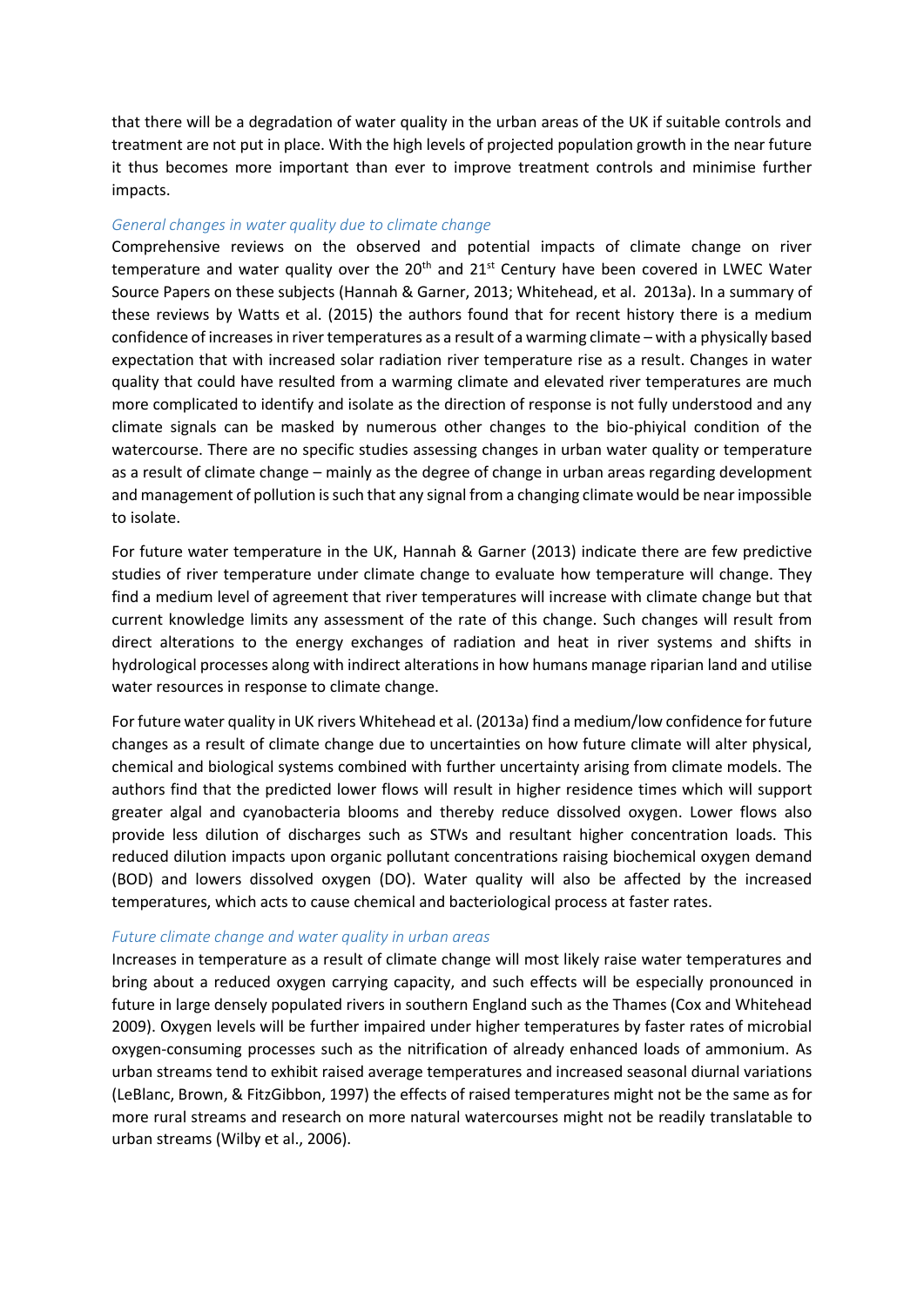A combination of rapid population growth and climate change certainly poses a number of threats for the UK and modelling of potential impacts reveals some serious concerns for water quality and the water environment. Results from Astaraie-Imani et al. (2012) demonstrate that climate change combined with increasing urbanisation will lead to a lowering of river quality in the UK through an increased frequency and magnitude of events exceeding threshold dissolved oxygen and ammonium concentrations. The authors find that this is primarily a result of increases in rainfall depth rather than intensity and that changes resulting from urbanisation are driven mainly by projected increases in per capita water consumption. In a review of water quality changes with climate change, Whitehead et al. (2013b) identify the combined threat of urbanisation and climate change in causing more frequent uncontrolled discharges from urban areas. This is a result of more frequent droughts and increased high-intensity short-duration storm events – whereby rainfall will overwhelm drainage system capacity and flush nutrients from urban areas that have accumulated during dry periods. Evidence from other countries backs up such assessments. In an assessment of rainfall variables on urban effluent concentrations and fluxes undertaken in Canada (Gooré, Monette, & Gasperi, 2015) reveals that given the large volumes of effluent in urban receiving watercourses any change in climate towards more frequent shorter and intense rainfall events will significantly worsen water quality. Such findings were echoed by Mahbub et al. (2011) in a study or wash-off of volatile organic compounds from roads in a study in the Gold Coast, Australia, with changes to rainfall affecting the wash-off of a number of such compounds.

As previously discussed one of the main threats to urban water quality will come from those substances not currently controlled as pollutants. An analysis of endocrine disruption in fish due to steroid estrogen pollutants contaminating urban watercourses from STW effluent has shown that in England and Wales there is an increased future risk of disruption, primarily through increased population and under drier scenarios (Keller et al., 2015). The lack of specific targeted research on a wide range of un-controlled pollutants limits our understanding of how such substances might be affecting water courses in urban locations and downstream receiving areas.

There is an inherent complexity in attributing future water quality to climate change alone, especially in urban areas, as the source management of pollutants plays a particular role in the potential impacts of climatic changes. For example despite evidence of recent increased warming in the UK observed changes in invertebrate communities were found to be driven by improvements to water quality rather than any climatic shifts (Vaughan & Ormerod, 2014). Much of the actual changes that occur will be affected by how point and diffuse pollution is managed in urban areas in the future and the relative impacts of climate change on future water quality in urbanising basins may be small (Cox & Whitehead, 2009). Henriques et al. (2015) utilise water management scenarios to explore the impacts of future changes to 2050 and highlight that a future dominated by short-term economic growth and competiveness will act to exacerbate the potentially negative impacts of climate change on water quality. They show the importance of considering future water management – with a significant deterioration of urban water quality under an 'uncontrolled demand' scenario whereby new developments do not incorporate SuDS features resulting in elevated runoff levels, whereas under an 'innovation' scenario it is the inverse. Whereas it would be hoped that future developments will be designed to successfully minimise risk of pollution, older urban areas with combined sewer systems and existing treatment infrastructure of limited capacity are vulnerable to more extreme future rainfall patterns. In these cases point source pollution from combined sewer overflows and bypass tanks at sewage treatment plants are liable to generate pollutant incidents in downstream water bodies. It is accepted that the severity of this particular set of threats to UK water quality will increase under climate change (CIWEM, 2004; Abdellatif et al., 2014). Nevertheless, areas of more recent urban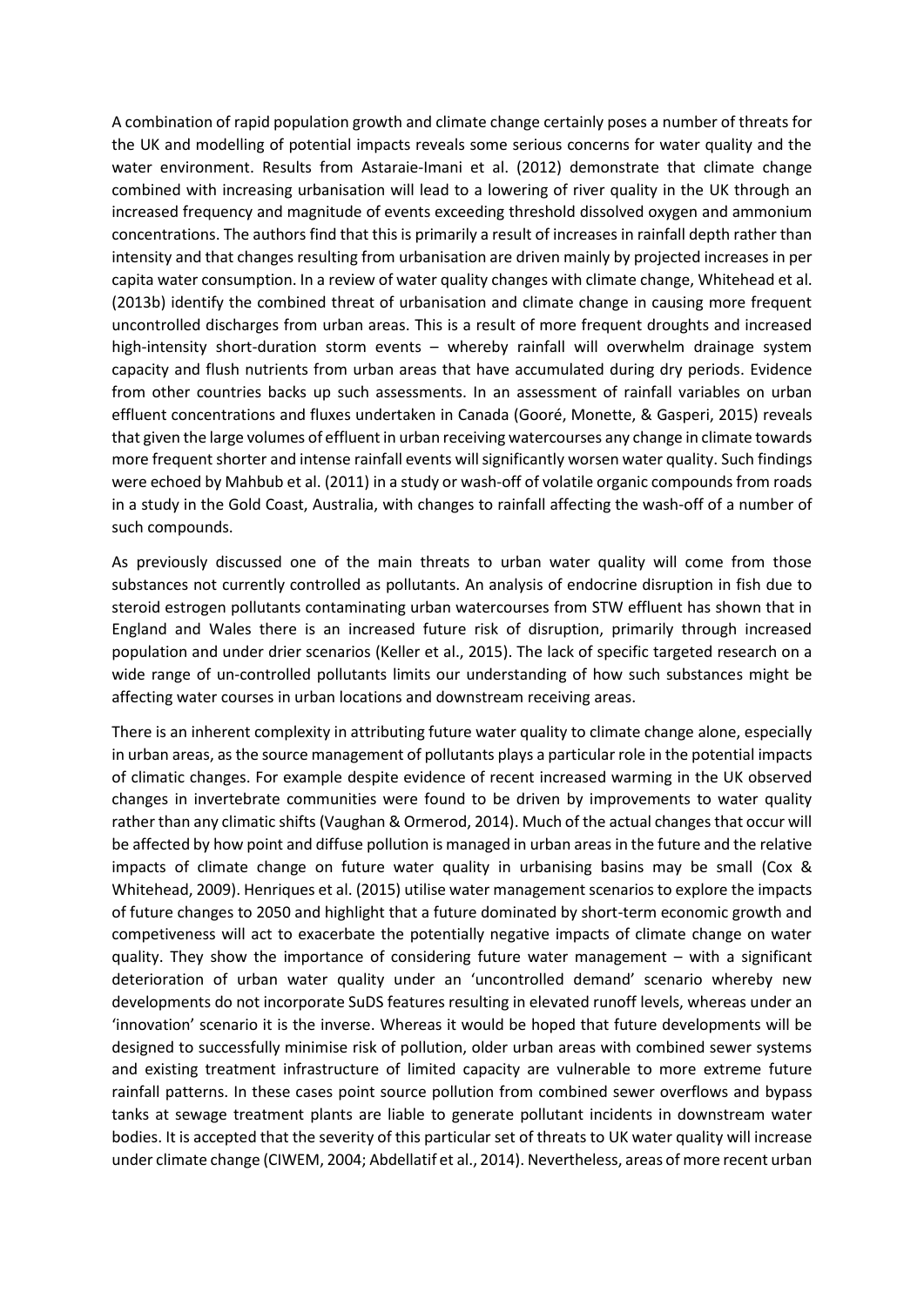growth with separate foul and storm systems will not be immune to problems, such as those posed by the occurrence of misconnections.

The uncertainties on how future climate will alter physical, chemical and biological systems combined with further uncertainty arising from climate models and future water management significantly limits our ability to provide robust predations of how water quality will change with urbanisation and climate change (Whitehead et al., 2013a). Much of this uncertainty is attributed by Arnell et al. (2015) to the high uncertainty and lack of ability in being able to predict the type of hydrological changes, such as duration of dry spells and frequency of first flush events that would mobilise pollutants, how future catchment management will be undertaken, the effectiveness of policy interventions such as the WFD, and an overall lack of scientific understanding on how the components of the water environment interact.

## *Confidence in the science*

The scale of confidence used in this review of the literature ascribes an overall indication of confidence based upon a consideration of the amount of evidence that includes the type and quality, along with the level of agreement between the available literature. The matrix developed for use in the LWEC report cards reflects the degree of agreement of scientific studies and the level of information available [\(Figure 2\)](#page-14-0).



<span id="page-14-0"></span>

### Urban flooding

### Pluvial and sewer flooding

While the evidence indicates a high confidence can be applied to urbanisation increasing the risk of pluvial and sewer flooding, determining the actual impact of future population growth and associated urbanisation is uncertain, especially as more surface water warning systems are being developed and SuDS are put in place. However, a high confidence can be applied to the increasing risk of pluvial flooding of urbanisation into areas in which densification of housing stock takes place, such as in the south and south-east (Houston et al., 2011).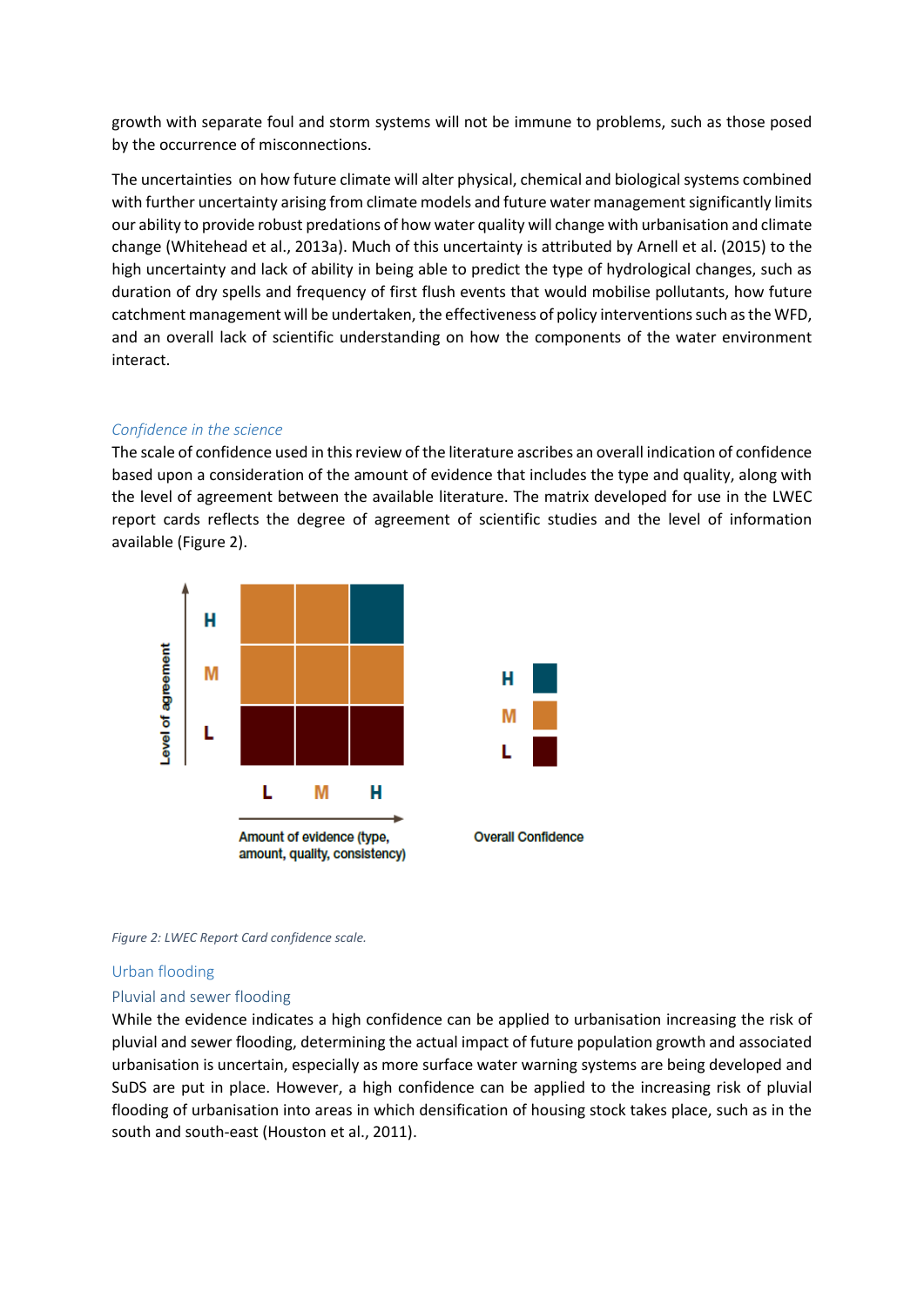For future projections on the impacts of climate change the science is only recently starting to provide the right tools for providing robust assessments of how pluvial flooding might change in the future. Taking the evidence as provided under UKCP09 scenarios a medium confidence can be applied to projections of an increased risk of pluvial flooding in urban areas as result of climate change, except in summer. While there is a high degree of agreement in the types of change predicted there is an associated acknowledgement that the underlying datasets are not fit for modelling the short-duration high-intensity rainfall events that drive pluvial flooding.

More suitable projections of how climate change might alter future rainfall (CONVEX) have recently shown more robust evidence of climate change causing a future intensification of summer and winter rainfall events which would drive increased pluvial flooding. However, as there is at present limited application of such data in modelling flooding using such products, and no application within small urban catchments, we can only ascribe a medium confidence.

#### Fluvial

Overall the evidence indicates a high confidence can be applied to the science concerning the impacts of urbanisation on increasing fluvial flooding – caused by an increase in impervious surfaces driving a faster catchment response and increased runoff. There is evidence of such impacts at the localised urban scale and collectively in basins subject to significant urban growth. However, the actual impacts of future developments in the UK might not be so evident if runoff is managed using appropriate mitigation measures to reduce runoff generation and store storm runoff locally using attenuation measures. As more stringent regulation for more sustainable drainage becomes enacted in the UK such mitigation will play a growing role in minimising the impact of future urban development.

Medium confidence can be ascribed to the impacts of future climate change on increasing urban fluvial flooding – through increased storm rainfall events and increased rainfall intensities. Certainty is mainly limited by the lack of suitable climate projection data but current and ongoing use of the CONVEX datasets in modelling urban fluvial flooding should improve the overall confidence.

#### Groundwater flooding

Given the limited evidence only a very low confidence can be ascribed concerning the impacts of historical and future climate change on groundwater flooding and only limited evidence to determine how urbanisation has played a role in affecting such flooding.

#### Geomorphology

As a result of climate change and given the strength of evidence in future changes to peak flows and river regime in combination with evidence from studies in other countries it would seem a medium confidence can be applied to climate change resulting in changes to river morphology in urban areas. As discussed however, many of these rivers are already heavily modified and stabilised so it may be that the effect of climate change on runoff from urban areas will have a greater impact upon downstream river morphology than in the locality of the urban area.

#### *Urban water quality*

#### **Temperature**

There is a high level of confidence that urbanisation has increased urban watercourse temperatures where there exists either outlets from treatment works, industrial outfalls or power stations but low confidence of historical climate change causing elevated levels of temperature of rivers in general. Considering the future impacts of urbanisation on river water quality is complicated but a high confidence can be ascribed to future urbanisation increasing river temperatures.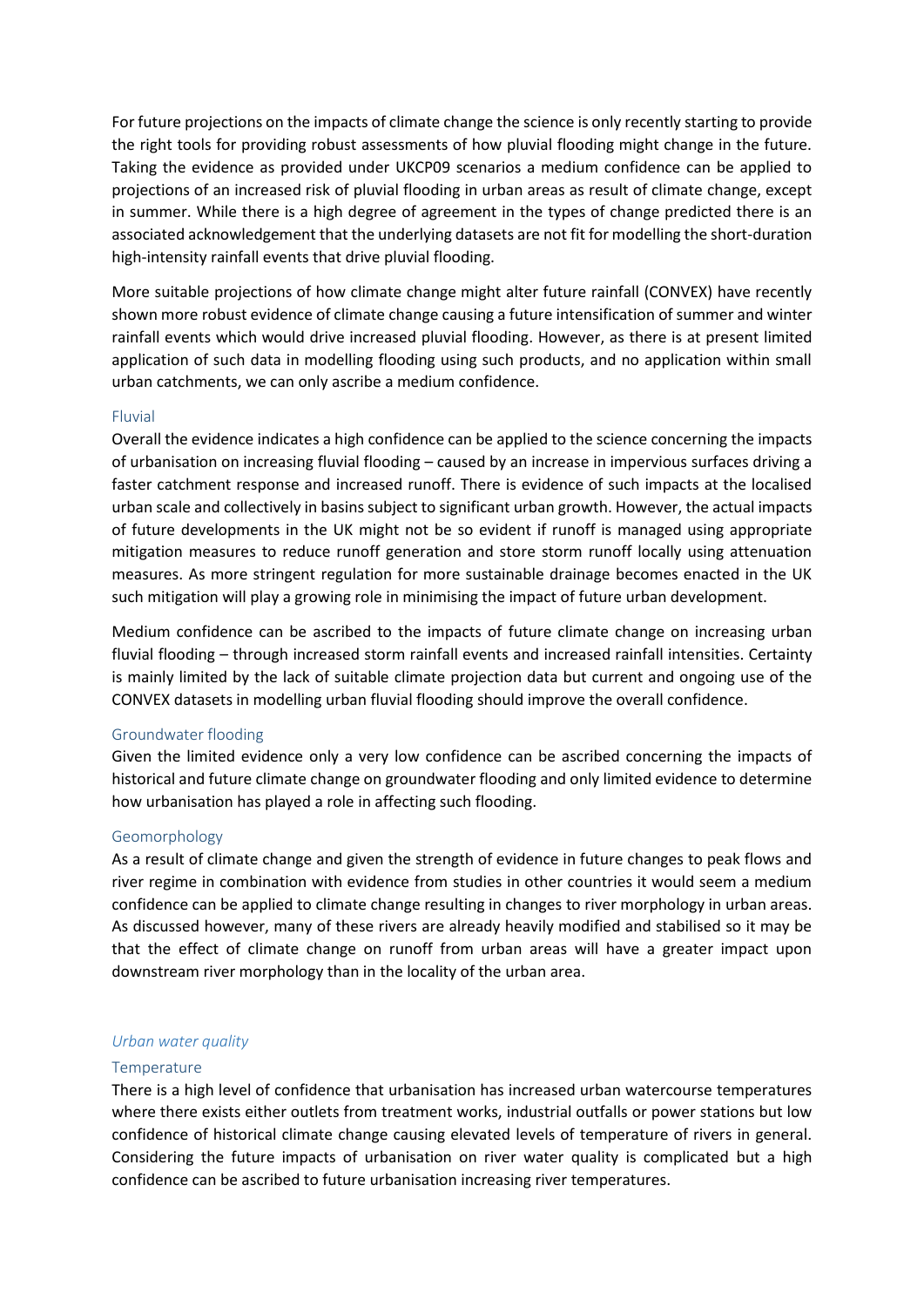Existing reviews indicate a medium level of confidence can be ascribed to future increases in river temperatures in the UK but predicted changes for specific sites are beyond current knowledge (Hannah & Garner, 2013). This review has found limited evidence to define how temperature will change as a result of climate change in urban watercourses and cannot make a firm statement regarding how temperature will change as a combined result of climate change and urbanisation. Higher temperatures will increase the degradation of pollutants, making them more ecologically harmful, in turn further lowering DO.

#### Point source and diffuse pollution

In terms of point source pollution as a result of increased urbanisation, where no change in STW capacity or treatment level is improved we can have high confidence that pollution will increase (in the absence of any climate –related confounding factors). Future climate shows signs of increased dry spells during summer which would mean that any pollutant loading downstream of point discharges would have higher concentrations and in higher residence times. No studies have however directly assessed this for the UK and thus we have only low confidence of climate change causing increased degradation of water quality as a result of climate change.

Diffuse urban inputs are largely connected with wash off of accumulated pollutants following dry spells. No specific research has assessed how urban diffuse pollution will alter with climate change in the UK but the evidence from other countries and of increased dry spells in UK summers we anticipate this may get worse as pollutants would accumulate and then be washed off during storms – however this can only be said with low confidence at present.

As for any change in water quality in urban areas as a result of a change in climate, any confidence is entirely dependent on the level of confidence in the change in hydrological response. More extreme high flows will cause more severe fluxes via overflow events, higher loadings to receiving waters which even if they don't bring about higher concentrations in the short term will increase pollutant load to riverbed sediments and thereby increase the concentrations later by indirect in-river transformation mechanisms. More extreme low flows will mean treated effluents will undergo less dilution in the receiving waterbody, this will in particular be an issue for contaminants not specifically targeted for treatment at STWs.

### **Conclusions**

Houston et al. (2011) state that 'climate change is only part of the story of vulnerability to flooding, and that in the short and medium term other economic, demographic and social forces may have greater impacts' and that 'national population growth has the potential to put around three times more people at risk from pluvial flooding by 2050 than climate change'. These are important statements that highlight the fact that the relative change in the urban fabric is potentially much greater than that of climate change in the medium term. A general lack of research on the impacts of climate change on urban catchments within the UK limits our ability to fully understand how climate change will impact upon urban hydrology and to design and implement effective mitigation measures. Determining the impacts of climate change in UK urban areas requires the integration of state-of-theart climate science with robust projections of future urbanisation.

Key knowledge gaps that limit our ability to determine confidence in the science concerning the impacts of climate change on future urban flooding and pollution in the UK include the following (current research programmes that partially fill this gap but have not produced outputs for use in this review are listed):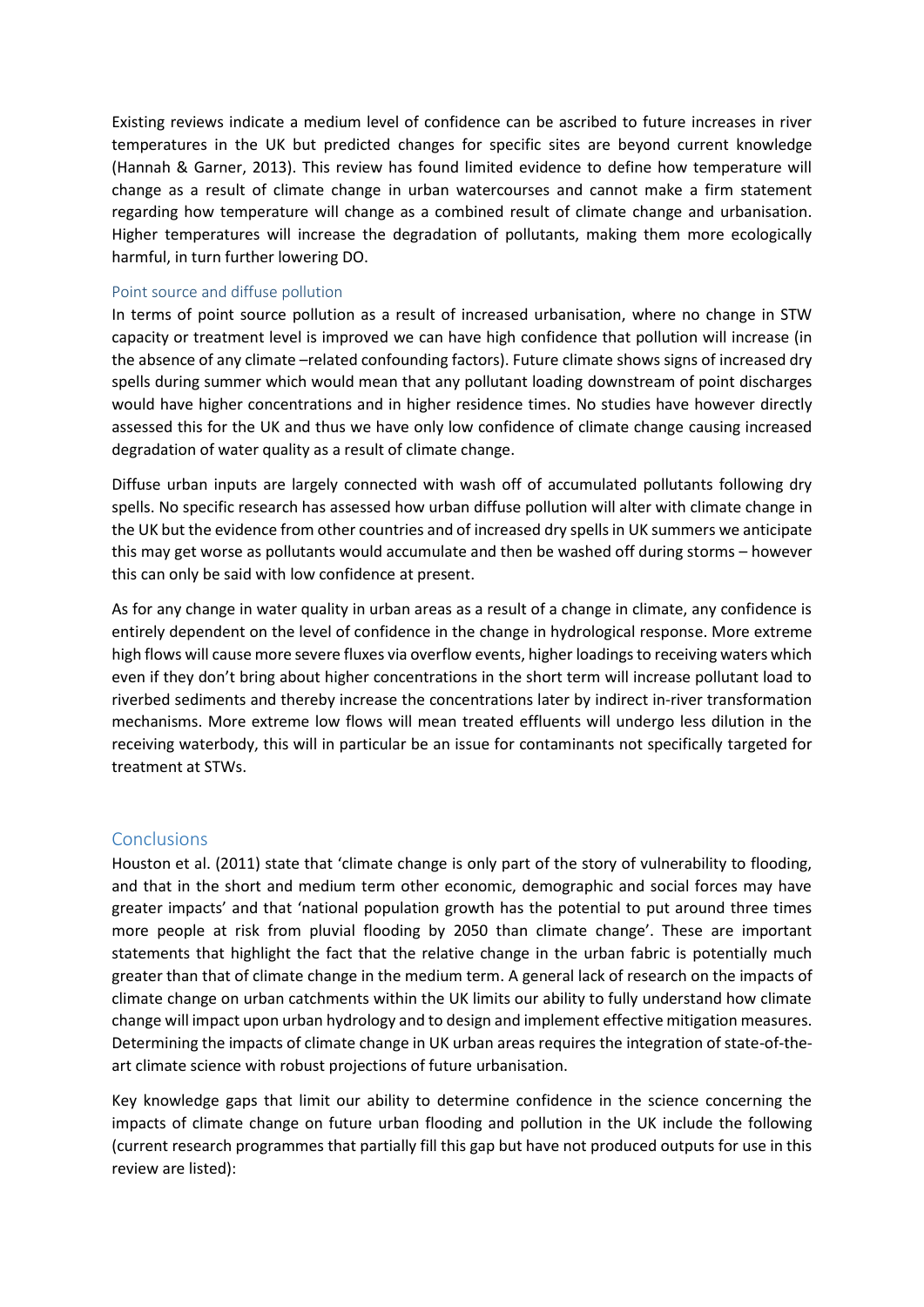- 1. Suitable climate change projections of sub-daily changes in precipitation that can model how short-duration high-intensity storms will change across seasons. This limits our ability to model how storm rainfall will change in urban areas and how this will affect both pluvial and fluvial flooding. Current collaborative work between the Met Office and the Centre for Ecology and Hydrology is utilising significantly downscaled RCM data (CONVEX) to model how subdaily changes to rainfall will impact upon river flooding in urban areas.
- 2. Projected scenarios for future urbanisation in the United Kingdom using projected population statistics to model urban growth.
- 3. Detailed empirical observations of how urbanisation has impacted upon urban flooding and pollution in UK catchments – at a range of scales and types of development.
- 4. Modelling of climate change impacts on water quality in the UK to identify how a range of water quality parameters will change as a result of combined urbanisation and climate change. The POLLCURB project being led by the Centre for Ecology and Hydrology is currently undertaking a Thames scale research programme to assess the possible future impacts of combined climate change and population growth on water quantity and quality.
- 5. Research on a wide range of un-controlled substances produced in urban centres that could cause pollution of urban watercourses.
- 6. Monitoring and modelling of how climate change impacts upon urban groundwater levels and groundwater flooding.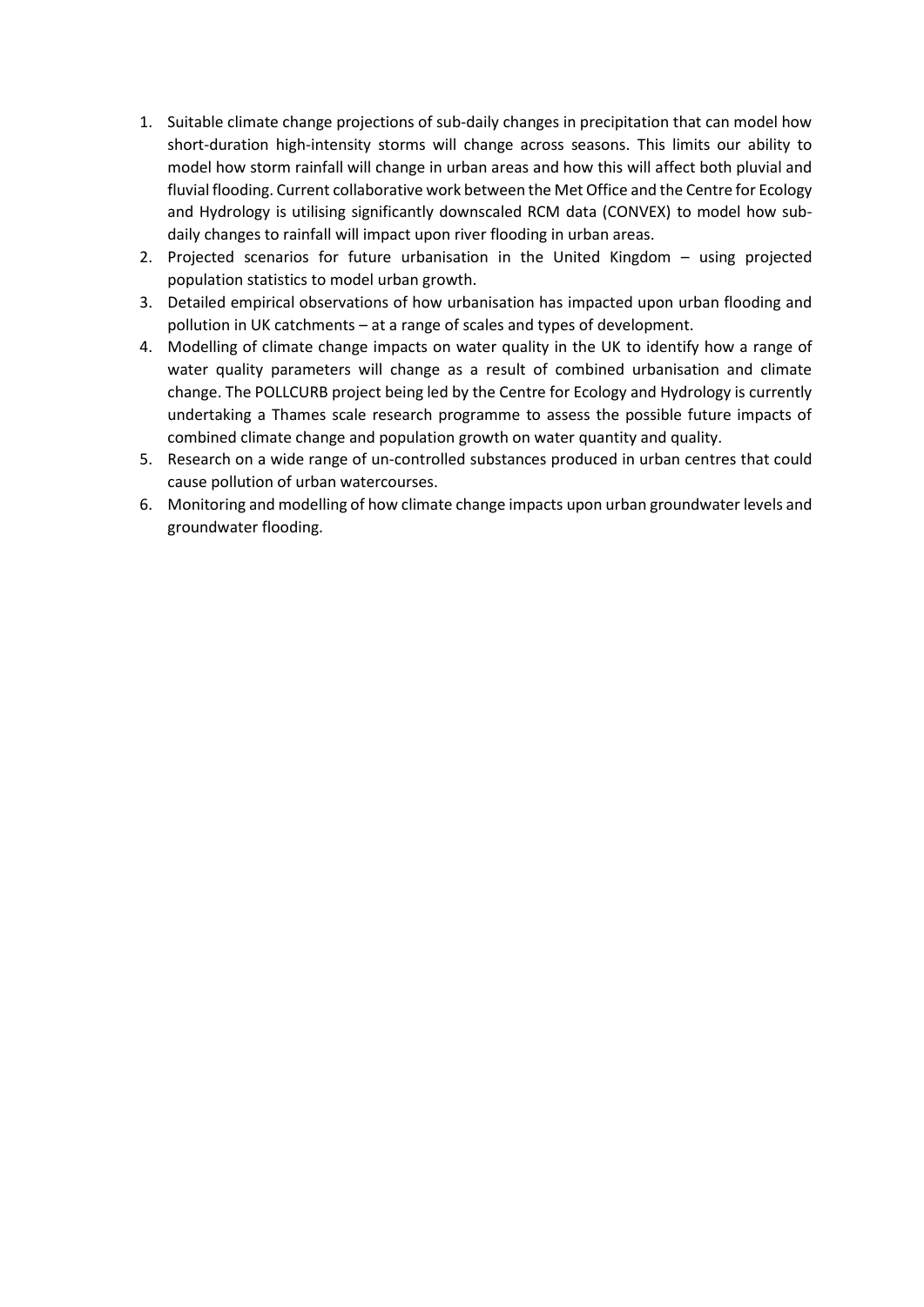## References

- Abdellatif, M., Atherton, W., Alkhaddar, R. (2014). Assessing combined sewer overflows with long lead time for better surface water management. *Environmental Technology* 35, 568-580.
- Agency, R. (2011). Preliminary Flood Risk Assessment and Methodology for the Identification of Significant Flood risk Areas December 2011, (December).
- Arnell, N. W., Halliday, S. J., Battarbee, R. W., Skeffington, R. A., & Wade, A. J. (2015). The implications of climate change for the water environment in England. *Progress in Physical Geography*, *39*(1), 93–120. http://doi.org/10.1177/0309133314560369
- Astaraie-Imani, M., Kapelan, Z., Fu, G., & Butler, D. (2012). Assessing the combined effects of urbanisation and climate change on the river water quality in an integrated urban wastewater system in the UK. *Journal of Environmental Management*, *112*, 1–9. http://doi.org/10.1016/j.jenvman.2012.06.039
- Bell, M. L., & Davis, D. L. (2001). Reassessment of the lethal London fog of 1952: Novel indicators of acute and chronic consequences of acute exposure to air pollution. *Environmental Health Perspectives*, *109*(SUPPL. 3), 389–394. http://doi.org/10.2307/3434786
- Bell, V. A., Kay, A. L., Cole, S. J., Jones, R. G., Moore, R. J., & Reynard, N. S. (2012). How might climate change affect river flows across the Thames Basin? An area-wide analysis using the UKCP09 Regional Climate Model ensemble. *Journal of Hydrology*, *442-443*, 89–104. http://doi.org/10.1016/j.jhydrol.2012.04.001
- Braud, I., Breil, P., Thollet, F., Lagouy, M., Branger, F., Jacqueminet, C., Michel, K. (2013). Evidence of the impact of urbanization on the hydrological regime of a medium-sized periurban catchment in France. *Journal of Hydrology*, *485*, 5–23. http://doi.org/10.1016/j.jhydrol.2012.04.049

Brookes, A. (1987). River Channel Adjustments Downstream From, *12*, 337–351.

- Charlton, M. B., Arnell, N. W. (2014). Assessing the impacts of climate change on river flows in England using the UKCP09 climate change projections. *Journal of Hydrology*, *510*, 424–435. http://doi.org/10.1016/j.jhydrol.2013.12.046
- Cox, B. A., & Whitehead, P. G. (2009). Impacts of climate change scenarios on dissolved oxygen in the River Thames, UK, 138–152. http://doi.org/10.2166/nh.2009.096
- Crooks, S. M., & A. L. Kay. (2015). Simulation of river flow in the Thames over 120 years: evidence of change in rainfall-runoff response? *Journal of Hydrology: Regional Studies* 4: 172-195.
- Crooks, S., & Davies, H. (2001). Assessment of land use change in the thames catchment and its effect on the flood regime of the river. *Physics and Chemistry of the Earth, Part B: Hydrology, Oceans and Atmosphere*, *26*(7-8), 583–591. http://doi.org/10.1016/S1464-1909(01)00053-3
- Dams, J., Dujardin, J., Reggers, R., Bashir, I., Canters, F., & Batelaan, O. (2013a). Mapping impervious surface change from remote sensing for hydrological modeling. *Journal of Hydrology*, *485*, 84– 95. http://doi.org/10.1016/j.jhydrol.2012.09.045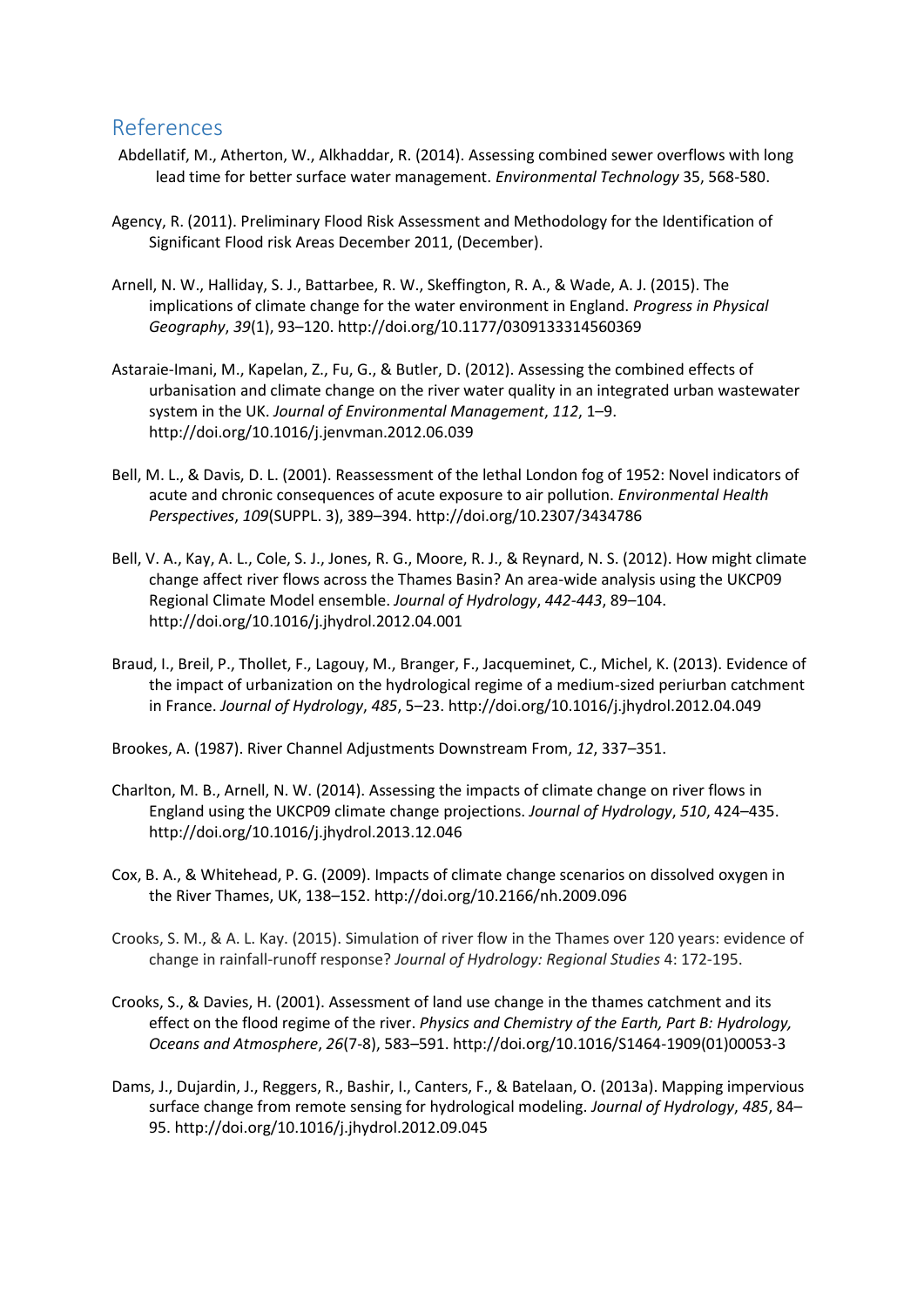- Dams, J., Dujardin, J., Reggers, R., Bashir, I., Canters, F., & Batelaan, O. (2013b). Mapping impervious surface change from remote sensing for hydrological modeling. *Journal of Hydrology*, *485*, 84– 95. http://doi.org/10.1016/j.jhydrol.2012.09.045
- Defra. (2011). National Standards for sustainable drainage systems: Designing , constructing , operating and maintaining drainage for surface runoff, (December), 12.
- Defra. (2014). Delivering Sustainable Drainage Systems, (September).
- Douglas, I., Garvin, S., Lawson, N., Richards, J., Tippett, J., & White, I. (2010). Urban pluvial flooding: A qualitative case study of cause, effect and nonstructural mitigation. *Journal of Flood Risk Management*, *3*(2), 112–125. http://doi.org/10.1111/j.1753-318X.2010.01061.x
- Downs, P. W. (1994). Characterization of river channel adjustments in the Thames basin, south-east England. *Regulated RiversResearch Management*, *9*(3), 151–175.
- Dumont, E., Johnson, A. C., Keller, V. D. J., & Williams, R. J. (2015). Nano silver and nano zinc-oxide in surface waters – Exposure estimation for Europe at high spatial and temporal resolution. *Environmental Pollution*, *196*, 341–349. http://doi.org/10.1016/j.envpol.2014.10.022

Environment Agency. (2013). *Rainfall runoff management for developments*.

Environment Agency. (2009). *Flooding in England*. *Environment*.

Environment Agency. (2013). Water for Life and Livlihoods.

- Eigenbrod, F., Bell, V. a, Davies, H. N., Heinemeyer, a, Armsworth, P. R., & Gaston, K. J. (2011). The impact of projected increases in urbanization on ecosystem services. *Proceedings. Biological Sciences / The Royal Society*, *278*(1722), 3201–8. http://doi.org/10.1098/rspb.2010.2754
- Ellis, B. (1991). Urban runoff quality in the UK: problems, prospects and procedures. *Applied Geography*, *11*, 187–200.
- Ellis, J. B., & Mitchell, G. (2006). Urban diffuse pollution: Key data information approaches for the Water Framework Directive. *Water and Environment Journal*, *20*(1), 19–26. http://doi.org/10.1111/j.1747-6593.2006.00025.x
- Everard, M., & Moggridge, H. L. (2012). Rediscovering the value of urban rivers. *Urban Ecosystems*, *15*(2), 293–314. http://doi.org/10.1007/s11252-011-0174-7
- Fletcher, T. D., Andrieu, H., & Hamel, P. (2013). Understanding, management and modelling of urban hydrology and its consequences for receiving waters: A state of the art. *Advances in Water Resources*, *51*, 261–279. http://doi.org/10.1016/j.advwatres.2012.09.001
- Fowler, H. J., Ekström, M., Blenkinsop, S., & Smith, A. P. (2007). Estimating change in extreme European precipitation using a multimodel ensemble. *Journal of Geophysical Research: Atmospheres*, *112*(18). http://doi.org/10.1029/2007JD008619
- Fowler, H. J., & Wilby, R. L. (2010). Detecting changes in seasonal precipitation extremes using regional climate model projections: Implications for managing fluvial flood risk. *Water Resources Research*, *46*(3), 1–17. http://doi.org/10.1029/2008WR007636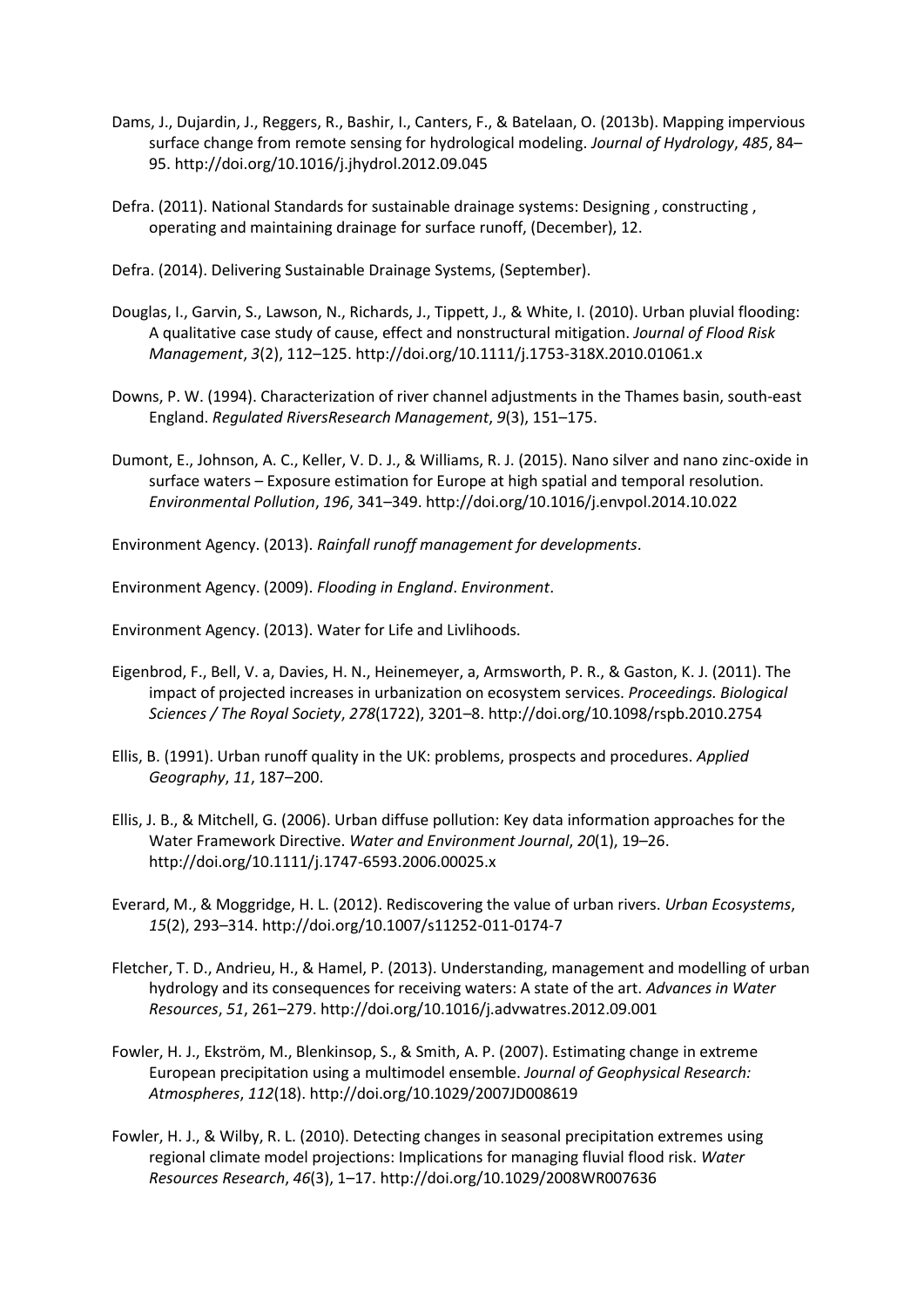- Fulcher, G. a. (1994). Urban stormwater quality from a residential catchment. *Science of The Total Environment*, *146-147*, 535–542. http://doi.org/10.1016/0048-9697(94)90279-8
- Gibbons, J., Arnold, C, L. (1996). Impervious surface coverage : The emergence of a key environmental indicator. *Journal of the American Planning Association*.
- Gilvear, D. J., Casas-mulet, R., & Spray, C. J. (2007). Editorial. *River Resrach and Applications*, *7*(4), 189. http://doi.org/10.1002/rra
- Gooré, E., Monette, F., & Gasperi, J. (2015). Analysis of the influence of rainfall variables on urban effluents concentrations and fluxes in wet weather, *523*, 320–332. http://doi.org/10.1016/j.jhydrol.2015.01.017
- Gregory, K. J. (2006). The human role in changing river channels. *Geomorphology*, *79*(3-4), 172–191. http://doi.org/10.1016/j.geomorph.2006.06.018
- Gregory, K. J., Davis, R. J., & Downs, P. W. (1992). Identification of river channel change to due to urbanization. *Applied Geography*, *12*(4), 299–318. http://doi.org/10.1016/0143- 6228(92)90011-B
- Hale, R. L., Turnbull, L., Earl, S. R., Childers, D. L., & Grimm, N. B. (2014). Stormwater Infrastructure Controls Runoff and Dissolved Material Export from Arid Urban Watersheds. *Ecosystems*. http://doi.org/10.1007/s10021-014-9812-2
- Hall, J. (2003). Quantified scenarios analysis of drivers and impacts of changing flood risk in England and Wales: 2030?2100. *Global Environmental Change Part B: Environmental Hazards*, *5*(3-4), 51–65. http://doi.org/10.1016/j.hazards.2004.04.002
- Hannaford, J. (2015). Climate-driven changes in UK river flows: A review of the evidence. *Progress in Physical Geography*, *39*(1), 29–48. http://doi.org/10.1177/0309133314536755
- Hannah, D., & Garner, G. (2013). A climate change report card for water. Working Technical Paper. 3. Changes in UK river water temperature over the 20 th century and possible changes over the 21st Century. *Lwec.Org.Uk*. Retrieved from http://www.lwec.org.uk/sites/default/files/attachments\_biblio/3 Changes in river water temperature.pdf
- Hartwell-naguib, S., Roberts, N., Flooding, S., Spending, F. D., Insurance, H. F., & Boards, I. D. (2014). Winter Floods 2013/14.
- Hawley, R. J., & Bledsoe, B. P. (2011). How do flow peaks and durations change in suburbanizing semi-arid watersheds? A southern California case study. *Journal of Hydrology*, *405*(1-2), 69–82. http://doi.org/10.1016/j.jhydrol.2011.05.011
- Henriques, C., Garnett, K., Weatherhead, E. K., Lickorish, F. a., Forrow, D., & Delgado, J. (2015). The future water environment — Using scenarios to explore the significant water management challenges in England and Wales to 2050. *Science of The Total Environment*, *512-513*, 381–396. http://doi.org/10.1016/j.scitotenv.2014.12.047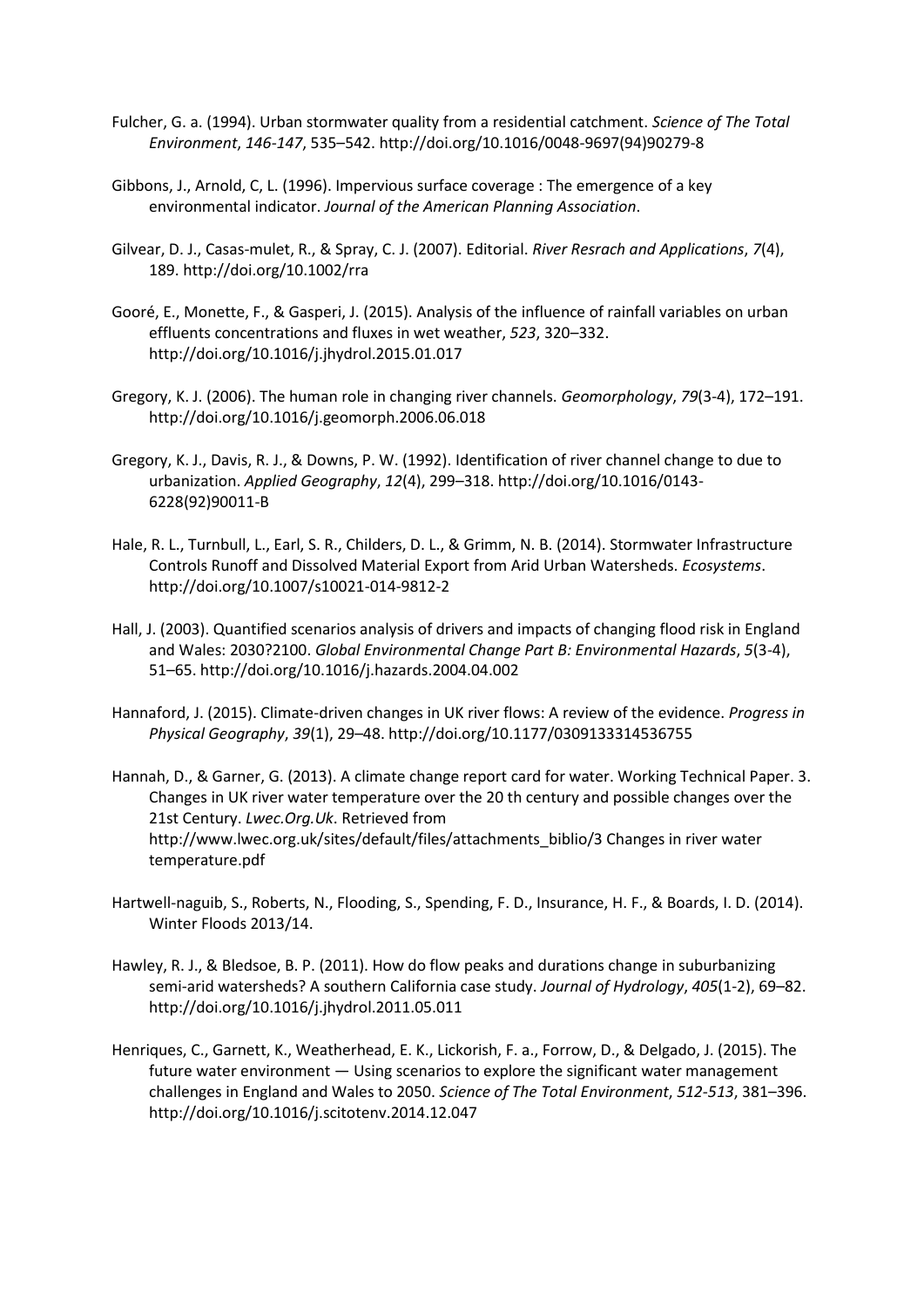- Herrera-Pantoja, M. Hiscock, K. M. (2010). The effects of climnate change on potential groundwater recharfds in Great Britain. *Hydrological Processes*, *2274*(November 2008), 2267–2274. http://doi.org/10.1002/hyp
- Hollis, G. E. (1975). The effect of urbanization on floods of different recurrence interval. *Water Resources Research*, *11*(3), 431–435. http://doi.org/10.1029/WR011i003p00431
- Hollis, G. E. & Luckett, J. K. (1976). The response of natural river channels to urbanization: Two case studies from southeast England. *Journal of Hydrology*, *30*(1-2), 351–363. http://doi.org/10.1016/0022-1694(77)90128-7
- House, A., Listons, T., & Road, L. (2003). Report by the Foundation for water Research & Industry Support Forum on Design Criteria & Performance Standards for Urban Drainage Systems., 1– 44.
- Houston, D., Werritty, A., & Bassett, D. (2011). Pluvial (rain-related) flooding in urban areas: the invisible hazard. *Joseph Rowntree Foundation*. Retrieved from http://www.jrf.org.uk/sites/files/jrf/urban-flood-risk-full.pdf
- Huang, H., Cheng, S., Wen, J., & Lee, J. (2008). Effect of growing watershed imperviousness on hydrograph parameters and peak discharge. *Hydrological Processes*, *22*, 2075–2085. http://doi.org/10.1002/hyp
- Huang, S., Cheng, S., Wen, J., & Lee, J. (2008). Identifying peak-imperviousness-recurrence relationships on a growing-impervious watershed, Taiwan. *Journal of Hydrology*, *362*(3-4), 320– 336. http://doi.org/10.1016/j.jhydrol.2008.09.002
- Hughes, R. M., Dunham, S., Maas-Hebner, K. G., Yeakley, J. A., Harte, M., Molina, N., … Kaczynski, V. W. (2014). A Review of Urban Water Body Challenges and Approaches: (2) Mitigating Effects of Future Urbanization. *Fisheries*, *39*(1), 30–40. http://doi.org/10.1080/03632415.2014.866507
- Huntingford, C., Marsh, T., Scaife, A. a., Kendon, E. J., Hannaford, J., Kay, A. L., … Allen, M. R. (2014). Potential influences on the United Kingdom's floods of winter 2013/14. *Nature Climate Change*, *4*(9), 769–777. http://doi.org/10.1038/nclimate2314
- Jackson, C. R., Mackay, J. D., & Bloomfield, J. P. (2013). A climate change report card for water Working Technical Paper 4 . Changes in groundwater levels in the UK over the 21 st century : an assessment of evidence of impacts from climate change, 1–21.
- Jackson, C. R., Meister, R., & Prudhomme, C. (2011). Modelling the effects of climate change and its uncertainty on UK Chalk groundwater resources from an ensemble of global climate model projections. *Journal of Hydrology*, *399*(1-2), 12–28. http://doi.org/10.1016/j.jhydrol.2010.12.028
- Kay, A. L., Rudd, A. C., Davies, H. N., Kendon, E. J., Jones, R. G. (2015). Use of very high resolution climate model data for hydrological modelling: baseline performance and future flood changes. *Climatic Change*, doi:10.1007/s10584-015-1455-6
- Kay, A. L., & Jones, R. G. (2012). Comparison of the use of alternative UKCP09 products for modelling the impacts of climate change on flood frequency. *Climatic Change*, *114*(2), 211–230. http://doi.org/10.1007/s10584-011-0395-z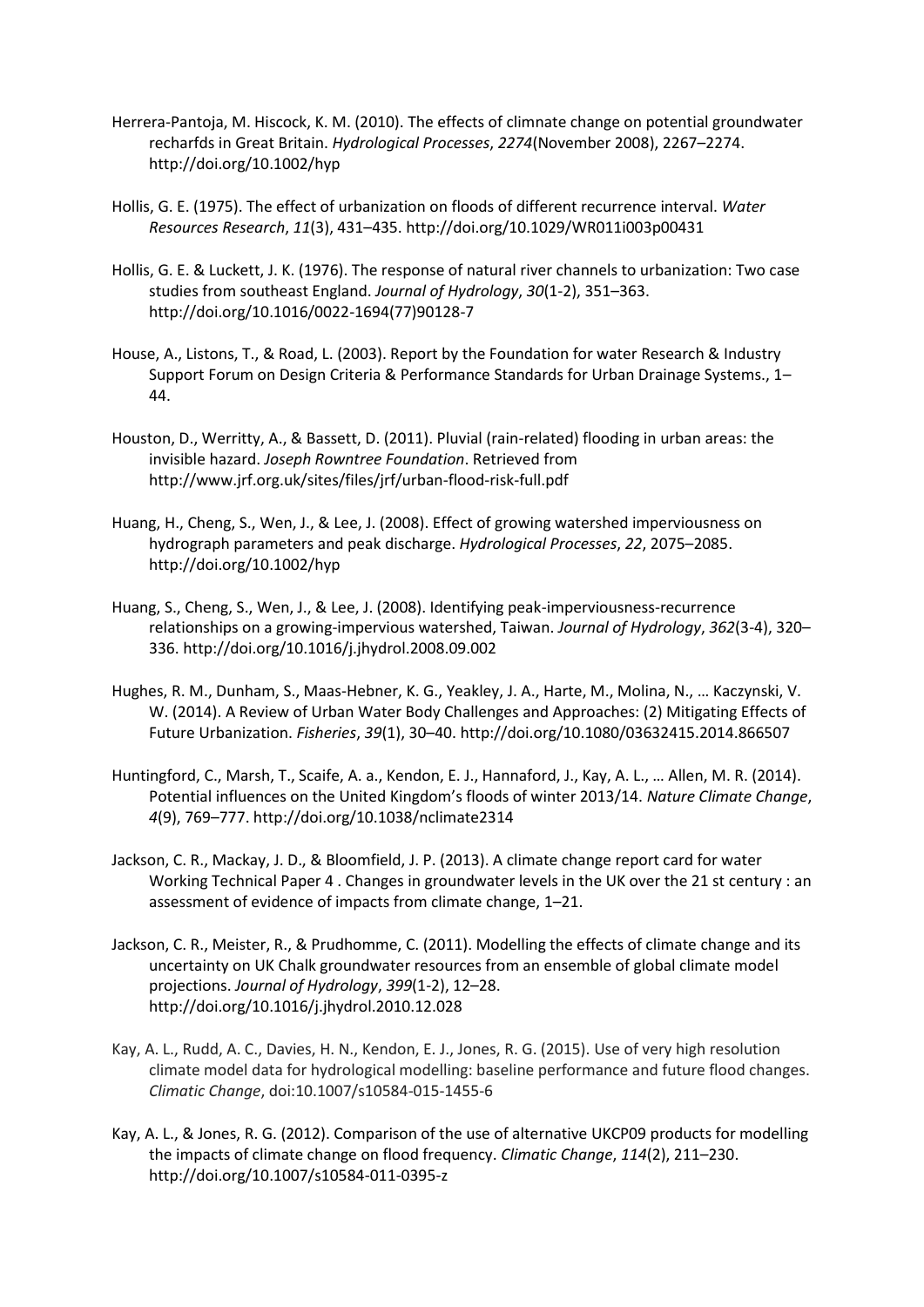- Keller, V. D. J., Lloyd, P., Terry, J. A., & Williams, R. J. (2015). Impact of climate change and population growth on a risk assessment for endocrine disruption in fish due to steroid estrogens in England and Wales. *Environmental Pollution*, *197*, 262–268. http://doi.org/10.1016/j.envpol.2014.11.017
- Kendon, E., Roberts, N., & Fowler, H. (2014). Heavier summer downpours with climate change revealed by weather forecast resolution model. *Nature Climate Change*, *4*(June), 1–7. http://doi.org/10.1038/NCLIMATE2258
- Kjeldsen, T. R., Miller, J. D., & Packman, J. C. (2013). Modelling design flood hydrographs in catchments with mixed urban and rural land cover. *Hydrology Research*, 1–18. http://doi.org/10.2166/nh.2013.158
- LeBlanc, R. T., Brown, R. D., & FitzGibbon, J. E. (1997). Modeling the Effects of Land Use Change on the Water Temperature in Unregulated Urban Streams. *Journal of Environmental Management*, *49*, 445–469. http://doi.org/10.1006/jema.1996.0106
- Leopold, L. B. (1968). Hydrology for- Urban Land Planning Effects of Urban Land Use. US Geological Survey cicular 554.
- Macdonald, D., Dixon, A., Newell, A., Hallaways, A., Survey, B. G., Monitoring, G., Kingdom, U. (2012). Groundwater flooding within an urbanised floodplain. *Journal of Flood Risk Management*, *5*, 68–80.
- Macdonald, D. M. J., Bloomfield, J. P., Hughes, A. G., MacDonald, a. M., Adams, B., & McKenzie, A. A. (2008). Improving the understanding of the risk from groundwater flooding in the UK. Retrieved from http://nora.nerc.ac.uk/7760/
- Mahbub, P., Goonetilleke, A., Ayoko, G. a., & Egodawatta, P. (2011). Effects of climate change on the wash-off of volatile organic compounds from urban roads. *Science of the Total Environment*, *409*(19), 3934–3942. http://doi.org/10.1016/j.scitotenv.2011.06.032
- Marsh, T., Hannaford, J., Llewellyn, P. N., Lane, P. H., & Lees, P. M. (2007). The summer 2007 floods in England & Wales – a hydrological appraisal, 32. Retrieved from file:///C:\Users\nbhattacharya\AppData\Local\Mendeley Ltd\Mendeley Desktop\DownloadedCEH\_FloodingAppraisal2007\_Hydrological.pdf
- Marsh, T. J., & Dale, M. (2002). The UK Floods of 2000?2001: A Hydrometeorological Appraisal. *Water and Environment Journal*, *16*(3), 180–188. http://doi.org/10.1111/j.1747- 6593.2002.tb00392.x
- Matthiessen, P., & Law, R. J. (2002). Contaminants and their effects on estuarine and coastal organisms in the United Kingdom in the late twentieth century. *Environmental Pollution*, *120*(3), 739–757. http://doi.org/10.1016/S0269-7491(02)00175-6
- Mejía, A. I., & Moglen, G. E. (2010). Impact of the spatial distribution of imperviousness on the hydrologic response of an urbanizing basin. *Hydrological Processes*, *24*(23), 3359–3373. http://doi.org/10.1002/hyp.7755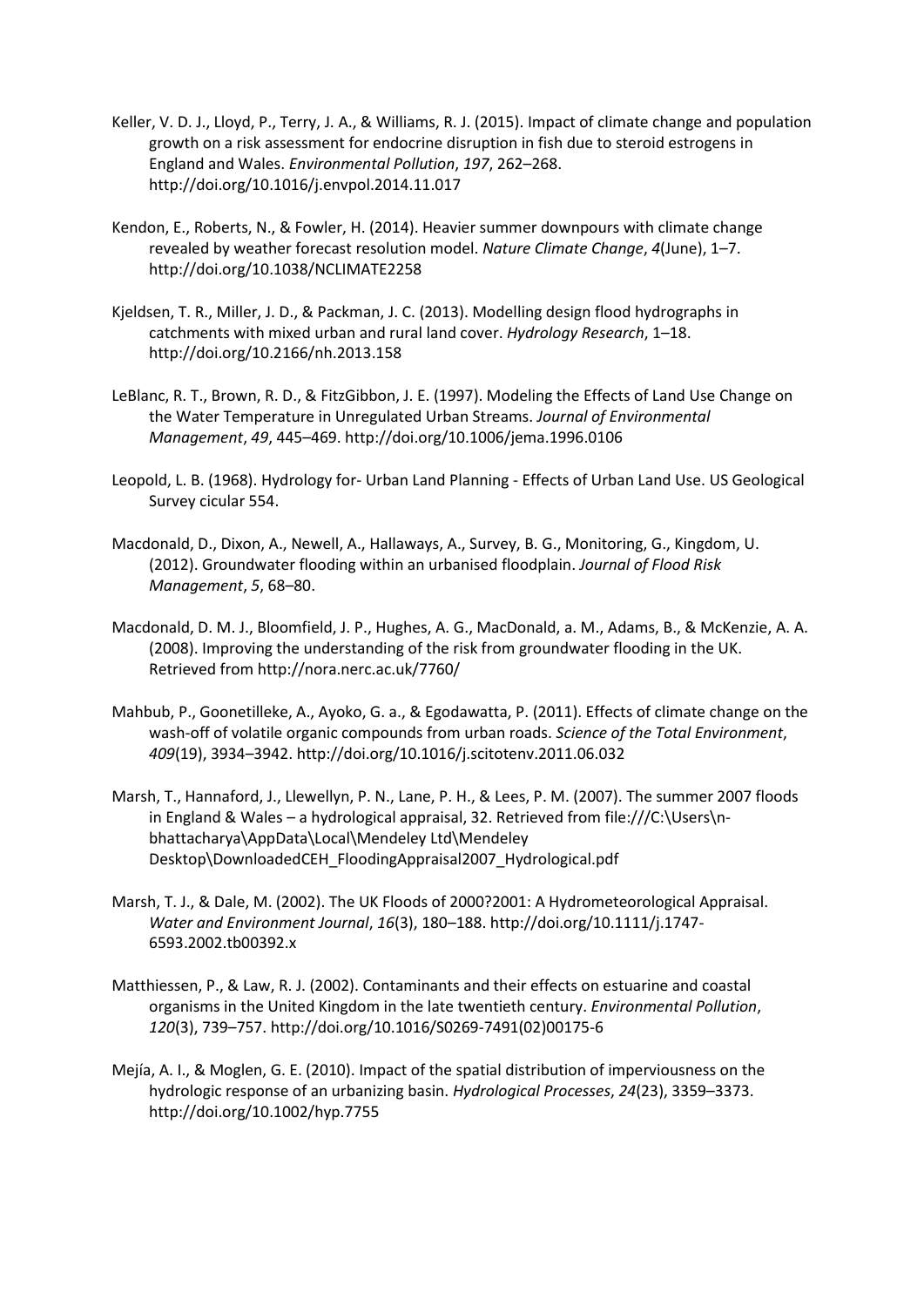- Miller, J. D., Kim, H., Kjeldsen, T. R., Packman, J., & Grebby, S. (2014). Assessing the impact of urbanization on storm runoff in a peri-urban catchment using historical change in impervious cover. *Journal of Hydrology*.
- Miller, J. D., Kim, H., Kjeldsen, T. R., Packman, J., Grebby, S., & Dearden, R. (2014). Assessing the impact of urbanization on storm runoff in a peri-urban catchment using historical change in impervious cover. *Journal of Hydrology*, *515*, 59–70. http://doi.org/10.1016/j.jhydrol.2014.04.011
- Miller, J., Kim, H., Kjeldsen, T., & Grebby, S. (2014). Assessing the relative and cumulative impacts of future urbanisation and climate change on storm runoff in a peri-urban catchment. *Geophysical Research Abstarcts*, *16*, 2116.
- National Audit Office. (2004). Out of sight not out of mind Ofwat and the public sewer network in England and Wales. HC 161 Session 2003-2004: 16 January 2004, (January).
- Neal, C., & Robson, A. J. (2000). A summary of river water quality data collected within the Land-Ocean Interaction Study: Core data for eastern UK rivers draining to the North Sea. *Science of the Total Environment*, *251-252*, 585–665. http://doi.org/10.1016/S0048-9697(00)00397-1
- Pitt, M. (2004). Pitt Review. *Floods Review*. Retrieved from http://onlinelibrary.wiley.com/doi/10.1002/cbdv.200490137/abstract
- Poelmans, L., Rompaey, A. Van, Ntegeka, V., & Willems, P. (2011). The relative impact of climate change and urban expansion on peak flows: a case study in central Belgium. *Hydrological Processes*, *25*(18), 2846–2858. http://doi.org/10.1002/hyp.8047
- Praskievicz, S. (2015). A coupled hierarchical modeling approach to simulating the geomorphic response of river systems to anthropogenic climate change. *Earth Surface Processes and Landforms*, n/a–n/a. http://doi.org/10.1002/esp.3740
- Prosdocimi, I., Kjeldsen, T. R., Svensson, C., & Web-Support@Bath.Ac.Uk. (2013). Non-stationarity in annual and seasonal series of peak flow and precipitation in the UK. *Natural Hazards and Earth System Sciences Discussions*, *1*(5), 5499–5544. http://doi.org/10.5194/nhessd-1-5499-2013
- Prudhomme, C., Jakob, D., & Svensson, C. (2003). Uncertainty and climate change impact on the flood regime of small UK catchments. *Journal of Hydrology*, *277*(1-2), 1–23. http://doi.org/10.1016/S0022-1694(03)00065-9
- Reckien, D., Flacke, J., Dawson, R. J., Heidrich, O., Olazabal, M., Foley, A., Pietrapertosa, F. (2014). Climate change response in Europe: What's the reality? Analysis of adaptation and mitigation plans from 200 urban areas in 11 countries. *Climatic Change*, *122*(1-2), 331–340. http://doi.org/10.1007/s10584-013-0989-8
- Robson, M., Spence, K., & Beech, L. (2006). Stream quality in a small urbanised catchment. *Science of the Total Environment*, *357*(1-3), 194–207. http://doi.org/10.1016/j.scitotenv.2005.03.016
- Shuster, W. D., Bonta, J., Thurston, H., Warnemuende, E., & Smith, D. R. (2005). Impacts of impervious surface on watershed hydrology: A review. *Urban Water Journal*, *2*(4), 263–275. http://doi.org/10.1080/15730620500386529